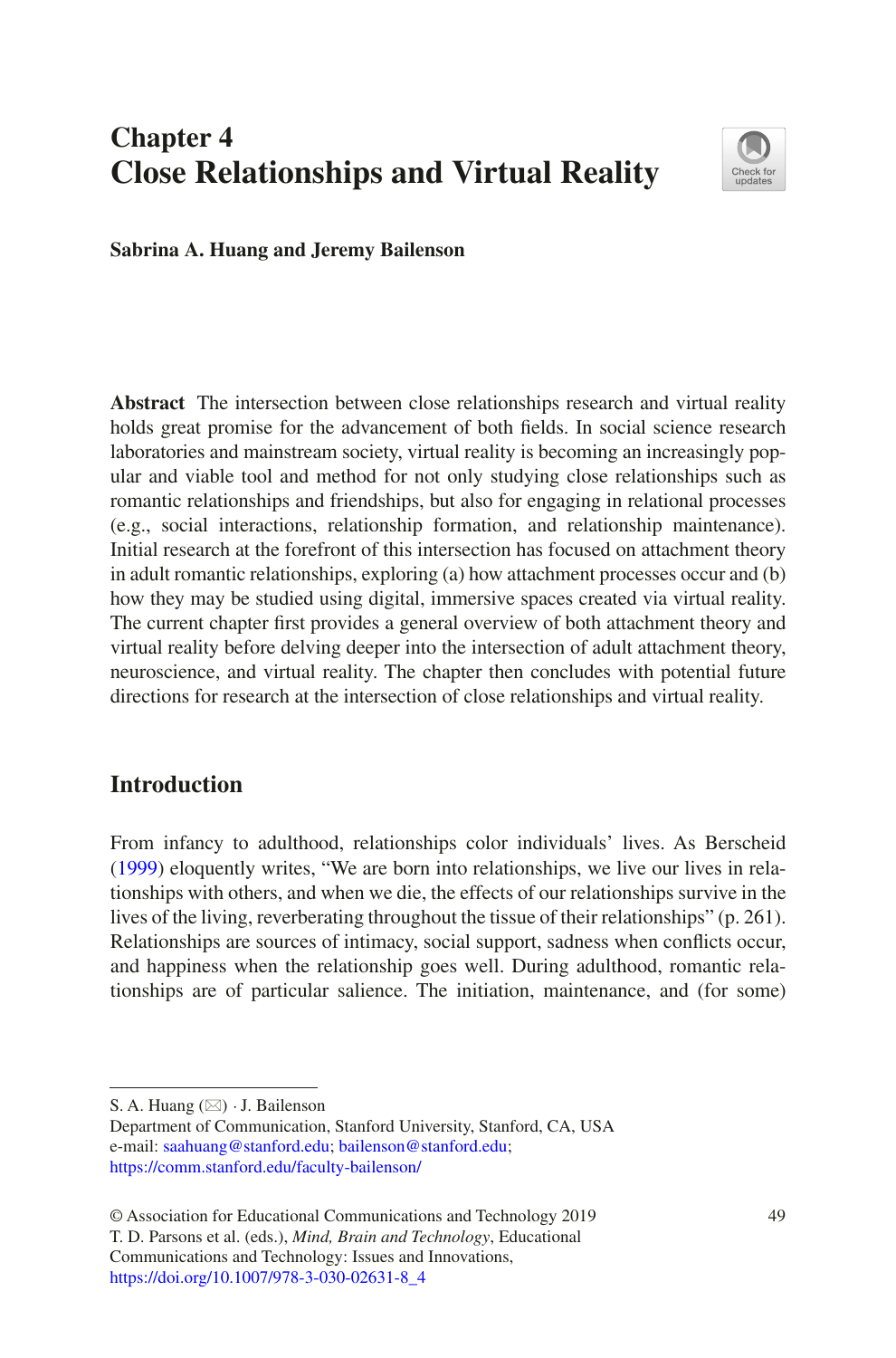dissolutions of romantic relationships constitute notable events in the tapestry of life, and play a considerable role in shaping one's self-concept, well-being, and behavior. For these reasons, understanding the processes that underlie romantic relationships is essential for furthering our understanding of the human life experience.

This chapter will begin by giving a brief overview of attachment theory, a central framework in studying close relationships, as applied to adult romantic relationships. Next, we will discuss the increasing utilization of virtual reality for close relationships in both research laboratories and mainstream culture. Finally, we will consider the potential impacts and implications that virtual reality will have on research in relationship science, and for close relationships in society at large.

#### **Close Relationships and Attachment Theory**

How are romantic relationships initiated? Once formed, how are relationships maintained, and why do certain relationships deteriorate and dissolve, while others thrive? Why are romantic relationships important, and what are the consequences of belonging in a relationship? These questions lie at the core of the study of close relationships. For the purposes of this chapter, we will limit our overview of the literature to a brief discussion of adult attachment theory, one of the major guiding frameworks in the study of close relationships, in this section.

Attachment theory describes the process of developing affection towards close others, and the ways in which a person's system of attachment behaviors influences how they behave in and perceive their social world. The origins of attachment theory lie within the realm of developmental psychology. Bowlby ([1969\)](#page-13-1) was interested in understanding how infants become attached, or affectionately bonded, to their primary caregiver (usually the mother figure), and distressed when separated from the caregiver or deprived of the caregiver's attention. He believed that from birth, infants are predisposed to become attached to their primary caregiver, and actively engage in attachment behaviors such as smiling, rooting, crying, and sucking that promote physical proximity and social interaction with the caregiver (Ainsworth & Bell, [1970;](#page-13-2) Bretherton, [1992](#page-13-3)). In turn, the primary caregiver's behaviors towards the infant (e.g., reciprocating proximity-seeking behaviors, being present, responsive, and sensitive to the infant's needs) can shape the infant's expectations of and attachment towards the primary caregiver (Bell & Ainsworth, [1972\)](#page-13-4). For example, an infant feels more confident in exploring her surroundings when she knows that her caregiver will be available to comfort her if she needs it (Bowlby, [1988](#page-13-5); Sroufe & Waters, [1977](#page-16-0)).

Through the combination of the infant's own activity in proximity-seeking attachment behaviors, the primary caregiver's behaviors towards the infant, and previous attachment-related experiences, the infant develops an internal working model of the self and environment that "provides a casual-temporal prototype of the ways in which attachment-related events typically unfold" (Cassidy, Jones, & Shaver, [2013,](#page-14-0) p. 3). This internal working model of attachment can then be used by the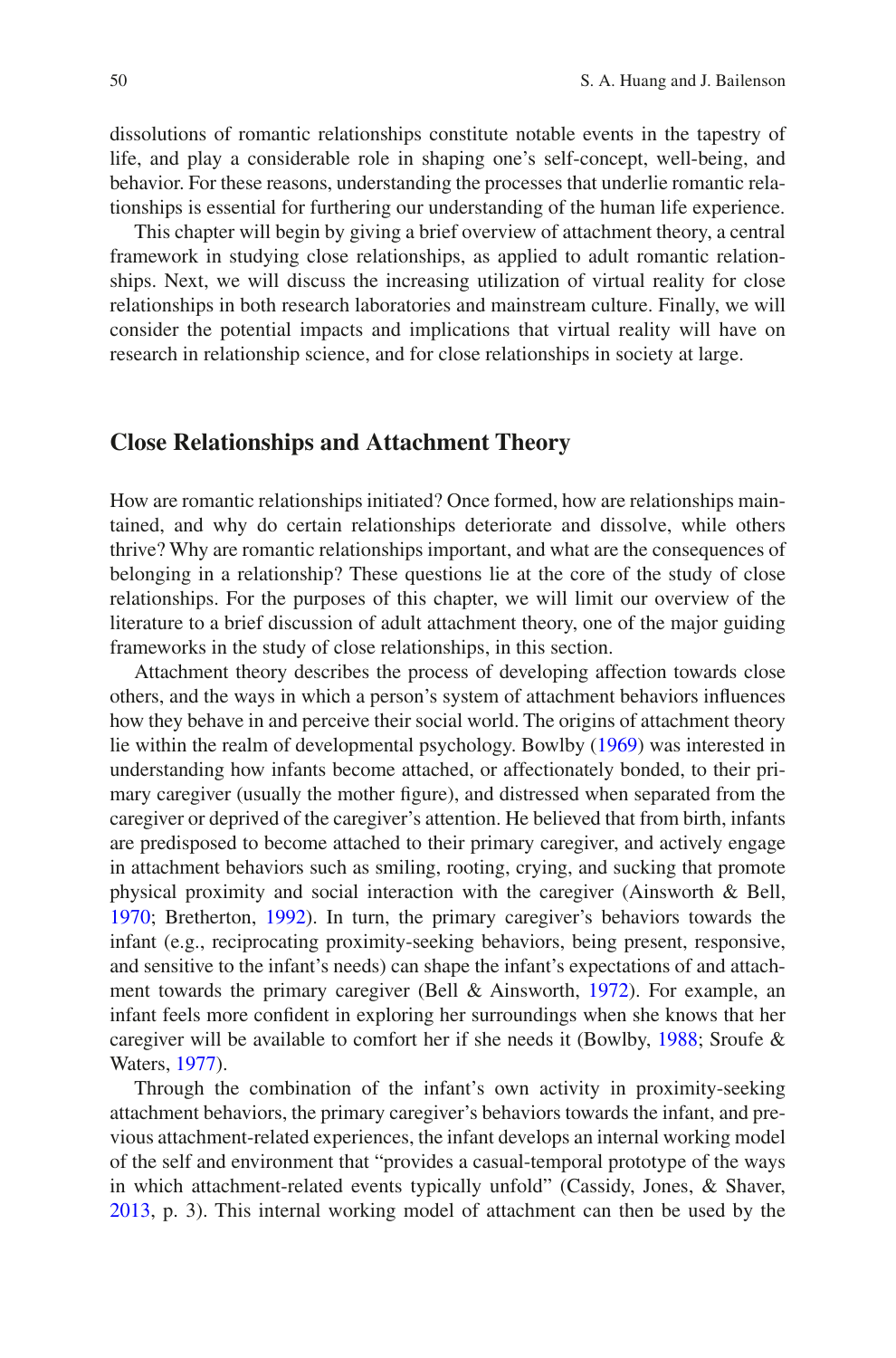infant as a guide for navigating future attachment-related interactions. Continuing with the previous example, if an infant's past experiences of falling down involved seeking and successfully receiving comfort from her caregiver, she knows that the next time she falls down in the future, she can look towards her caregiver for reassurance and expect to receive it.

Further research in this area by Ainsworth and Bell ([1970\)](#page-13-2) identified three main patterns of attachment behavior: secure, avoidant, and ambivalent/resistant. They noted that children with a secure attachment style feel safe and confident in exploring their world, knowing that their caregiver will be available, responsive, and helpful if they experience any frightening or threatening situations. Avoidant children, on the contrary, expect little to no help (or even rebuttal) from their caregivers, and avoid proximity and interaction with their caregivers after frightening situations. Ambivalent/resistant children are unsure of their caregiver's availability or responsiveness, and as a result tend to cling to their caregivers. These three styles of attachment are internalized, and become part of the child's internal working model of attachment (Bartholomew & Horowitz, [1991](#page-13-6)).

Although the origins of the theory focused on infants and children, attachment theory is thought to be relevant across the life span (Ainsworth, [1982;](#page-13-7) Bowlby, [1980\)](#page-13-8). In particular, Hazan and Shaver ([1987\)](#page-15-0) postulated that romantic love could be an attachment process between adults, similar to the attachment processes between an infant and her parent. They believed attachment theory could be used to explain how romantic affectional bonds between adults are formed. The authors conducted two studies, and found that not only was the prevalence of the different attachment styles similar in adults as in infants, but also that adults with different attachment styles experienced romantic love in different ways. Adults with a secure attachment style had happy, friendly, and trusting love experiences, avoidant adults experienced fear of closeness with their relationship partners, and ambivalent/resistant adults indicated a desire for reciprocation from their partner and many highs and lows in their relationships (Hazan & Shaver, [1987;](#page-15-0) Simpson, [1990\)](#page-16-1). Moreover, adults with different attachment styles had different internal working models about "the course of romantic love, the availability and trustworthiness of love partners, and their own love-worthiness" (Hazan & Shaver, [1987](#page-15-0), p. 521). In addition, the authors found that an adult's attachment style is related to his relationship as a child with his parents, due partially to a continuity of the adult's internal working model of relationships in general from childhood (see also Collins & Read, [1990;](#page-14-1) Feeney & Noller, [1990](#page-14-2)). In other words, a person who had a secure relationship with his parents as a child is more likely to experience secure romantic relationships as an adult.

Since the publication of Hazan and Shaver ([1987\)](#page-15-0), the adult romantic attachment theory literature has expanded and grown rapidly, becoming a major framework for the study of close romantic relationships (Fraley & Shaver, [2000\)](#page-14-3). Researchers have examined various aspects of how attachment in adult romantic relationships affects both the self and the relationship, including beliefs about relationships (Feeney & Noller, [1990](#page-14-2); Stackert & Bursik, [2003](#page-16-2); Wang & Mallinckrodt, [2006\)](#page-16-3), relationship satisfaction (Banse, [2004](#page-13-9); Brennan & Shaver, [1995;](#page-13-10) Butzer & Campbell, [2008;](#page-14-4) Collins & Read, [1990](#page-14-1); Pistole, [1989\)](#page-15-1), relationship stability (Duemmler & Kobak,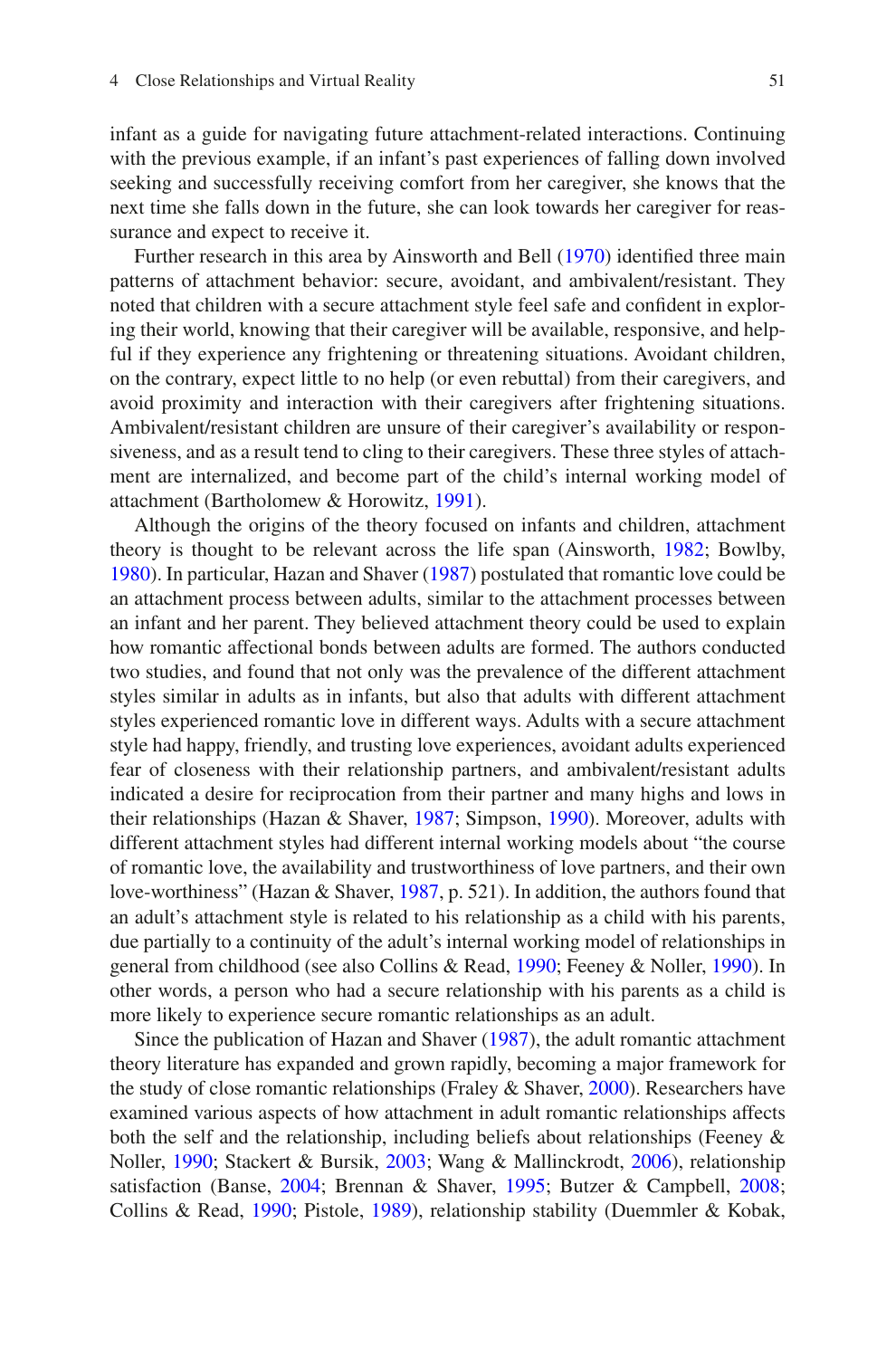[2001;](#page-14-5) Simpson, [1990\)](#page-16-1), and partner characteristics (Brennan & Shaver, [1995;](#page-13-10) Collins & Read, [1990](#page-14-1)). Other studies have also examined areas such as stability and change in attachment style across time (Lopez & Gormley, [2002;](#page-15-2) Scharfe & Bartholomew, [1994\)](#page-15-3), conflict resolution (Pistole, [1989](#page-15-1); Shi, [2003\)](#page-16-4), and effects of romantic partner presence (Feeney & Kirkpatrick, [1996](#page-14-6); Kane, McCall, Collins, & Blascovich, [2012\)](#page-15-4).

#### **Adult Attachment Theory and Neuroscience**

More recently, researchers have begun to investigate the neurobiological underpinnings of adult attachment theory—how the attachment system affects and is affected by the brain. Coan [\(2010](#page-14-7)) notes that the neural systems which are involved in attachment processes such as pair bonding are also linked to "responses to rewards and punishments, emotion regulation, motivation, and personality" (p. 211; see also Vrtička & Vuilleumier, [2012\)](#page-16-5). He proposes that encounters with potential mates (assuming they go well) activate the production of neurotransmitters such as dopamine and oxytocin, which induce pleasurable feelings. The release of these neurotransmitters then conditions and encourages the neural systems to seek further exposure to the potential mate or partner (Coan, [2008\)](#page-14-8). Some research suggests that this combination of associating pleasurable feelings with the potential partner and seeking out the partner (to experience pleasurable feelings) can lead to a form of addiction, where separation from the partner can create feelings of distress (withdrawal) and attempts to reestablish connection with the partner (and therefore re-experience pleasurable feelings; Coan, [2010](#page-14-7); Insel, [2003\)](#page-15-5). Through the above process, the attachment behavioral system is developed.

Further research has attempted to understand how attachment styles are instantiated or encoded in the brain, though the number of studies conducted in this area remains scarce (Coan, [2010;](#page-14-7) Vrtička & Vuilleumier, [2012\)](#page-16-5). Much more is known about the effects of attachment style on neural processing, especially when taken in conjunction with the existing vast literature of empirical behavioral studies on attachment styles. To give an example, from this substantive literature it is well known that adults with different attachment styles react to negative, threatening situations in different ways associated with their attachment style (e.g., individuals who have an anxious attachment style tend to continuously monitor for signs of their romantic partner's availability and attention when separated from their partner), and that, depending on their attachment style, adults may rely on their attachment figure (i.e., the romantic partner) to assist with affect regulation (Coan, [2010](#page-14-7); Hazan & Shaver, [1987](#page-15-0)). Notably, these findings have been observed at the neurological level as well. In individuals with an anxious attachment style, the brain systems that activate neural networks associated with aversion, withdrawal, and defensive responses appear to be especially sensitive to negative social cues, thereby increasing the frequency of its activation (Vrticka et al., [2008\)](#page-16-6). On the other hand, avoidant individuals experience a deactivation of the brain areas (anterior insula and dorsal ACC) related to social aversion. Individuals with a secure attachment style experience less activation of the threat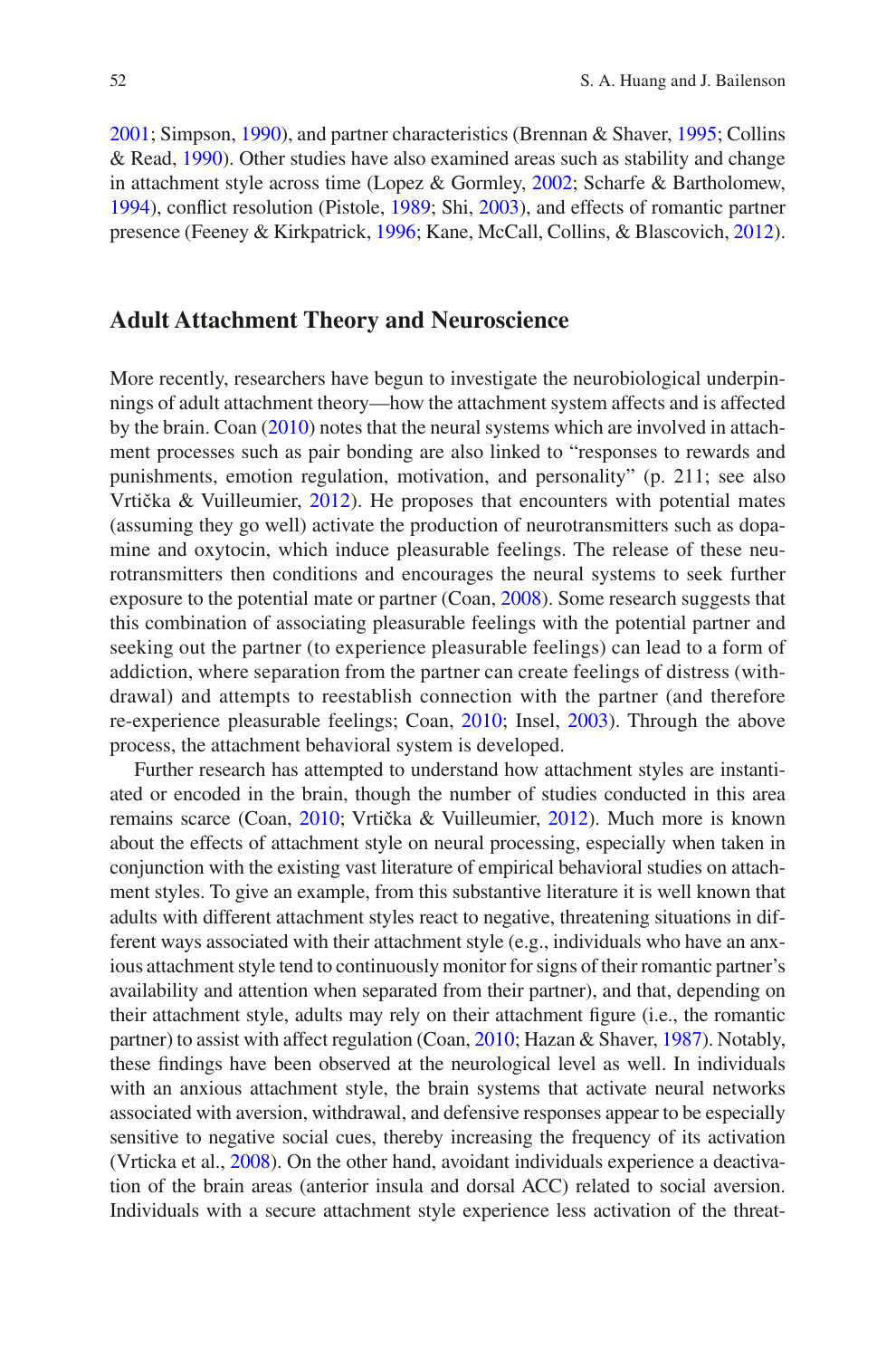related neural networks when in the presence of their romantic partner, suggesting a greater vigilance against negative or threatening stimuli (Coan, Schaefer, & Davidson, [2006;](#page-14-9) Vrtička & Vuilleumier, [2012](#page-16-5)). Other studies examining areas such as mental state representation, memory, selective attention, and emotion regulation have drawn similar parallels between behavioral outcomes and the activation of relevant brain areas in their findings with regard to attachment styles and the attachment behavioral system (Vrtička & Vuilleumier, [2012](#page-16-5)).

## **Virtual Reality**

Throughout history, the concept of virtual reality has evolved in conjunction with improvements and innovations in technology. Broadly defined, present-day virtual reality can be thought of as "synthetic sensory information that leads to perceptions of environments and their contents as if they were not synthetic" (Blascovich et al., [2002,](#page-13-11) p. 105). In other words, users of virtual reality employ technology such as visual displays and headphones (or speakers) to replace the sensory inputs (e.g., sight, sound) that they receive from the actual, grounded reality with digital, computer-generated sensory input from a virtual environment. For example, a person could be sitting in their living room at home, yet be seeing a rainforest instead of the open backyard sliding door (through a visual display such as a computer or television screen), and hearing sounds (through headphones or speakers) of animals living in and moving throughout the forest, instead of the radio program playing music softly in the background. Although their actual reality is their living room, for the moment, the person is engrossed in the virtual reality of the rainforest.

Through the use of head-mounted visual displays, or headsets, immersive virtual environments (IVEs) become possible. In IVEs, users feel as though they are psychological present in the virtual world—that the virtual world surrounds them and becomes the world in which they, as of that moment, inhabit. With the addition of equipment that tracks information such as current head orientation (and therefore line of sight), position in physical space, and body movements (e.g., hands, arms, legs), users are able to interact with the virtual environment, which then increases their perception of psychological presence and immersion (Cummings & Bailenson, [2016\)](#page-14-10). The person in the living room could stand up and look down, observing the rich, moist soil of the rainforest ground, then look up, and see the dense green canopy with trickles of light filtering through. While walking forward in the physical world, her visual display would update based on her new physical location and head orientation, and move her forward in the virtual rainforest environment as well. Bending down, she could reach forward to virtually "touch" and flip over a leaf to examine its underside, as her handheld controller registers her hand's positions and tells the virtual reality program to move her digital hand simultaneously in order to reflect her intended actions.

The potential of virtual reality—from traveling to faraway places, creating imaginative 3D art pieces, and interacting with other people in digital worlds, to name a few—has always fascinated society and captured its imagination. Only recently,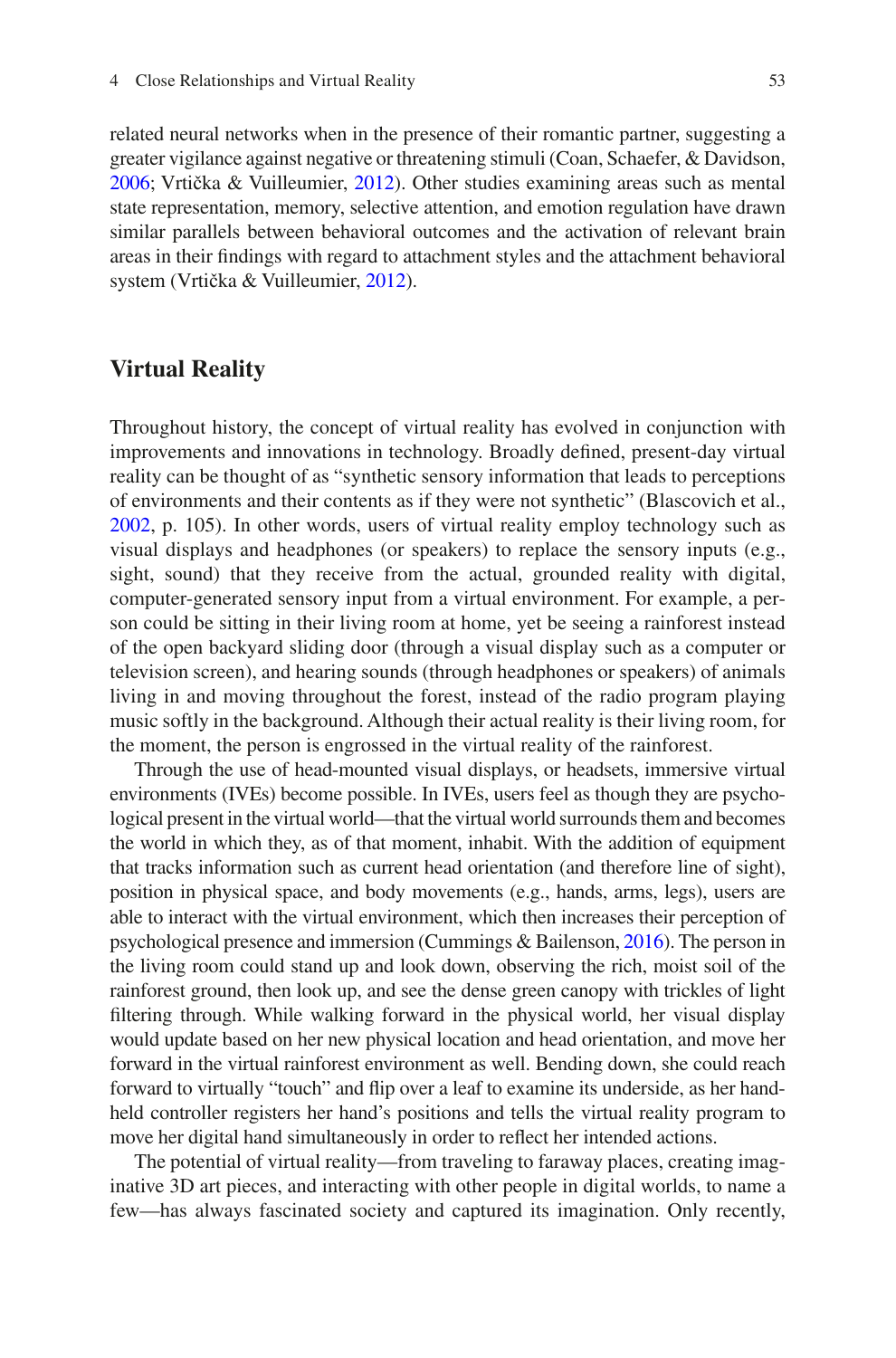however, has VR become viable and available for mainstream access. As of the time of this writing, many of the major technology companies such as HTC, Oculus, Google, Samsung, Sony, and Microsoft now offer commercially available virtual reality headsets that the average consumer can purchase to use in their own home. Both the HTC Vive and the Oculus Rift, two of the leading options of VR headsets currently available in the market, have recently considerably decreased in price, becoming even more affordable and accessible for the general public (Kuchera, [2017a](#page-15-6), [2017b\)](#page-15-7). This increased affordability has been reflected in the sales, with over a million headsets being sold in a single business quarter in 2017, and more sales predicted for 2018 (Taylor, [2017](#page-16-7)).

## **Using Virtual Reality to Study Close Relationships**

Recently, researchers have begun to devise new and creative ways of studying close relationships and adult romantic attachment theory. Of particular interest is the increasing utilization of virtual reality (VR) technology as a method for studying interpersonal relationship behaviors and processes. Virtual reality allows researchers to place participants into a simulated virtual environment, created by the researchers for the purpose of the experiment. When paired with a head-mounted visual display, the VR experience becomes especially immersive, and the participant feels as though they are surrounded by and almost physically present in the virtual environment. With the addition of other sensory features such as spatialized audio (via headphones or speakers) and haptic stimulation (via feedback devices such as controllers), the experience of immersion can be further augmented (Steuer, [1992\)](#page-16-8). Thus, the virtual environment replaces and becomes the user's new "real" world in which they are present (Loomis, Blascovich, & Beall, [1999](#page-15-8)).

One major advantage of using VR for close relationships research is an increase in ecological validity without the tradeoff of experimental control (Loomis et al., [1999\)](#page-15-8). Similar to studies conducted in laboratories, experimenters can program studies in virtual reality to precisely deliver stimuli or create specific situations of interest while minimizing the effects of external variables. However, unlike the contrived, artificial scenarios employed by laboratory studies (e.g., asking participants to read a written passage in order to induce a certain affective state, asking participants to imagine a situation before reporting how they would act in the situation), studies conducted in virtual reality can be programmed to emulate the actual realworld scenario of interest, thus increasing both ecological validity and experimental realism (Loomis et al., [1999;](#page-15-8) Rizzo, Schultheis, Kerns, & Mateer, [2004](#page-15-9)). For example, instead of asking participants to report how they believe they would act based on a written or verbal description of a specific situation, researchers can place the participants into a virtual simulation of the situation, and measure the participant's actual, real-life actions directly.

Another advantage of using virtual reality for close relationships research is the ability to create and use virtual interaction partners instead of human confederates.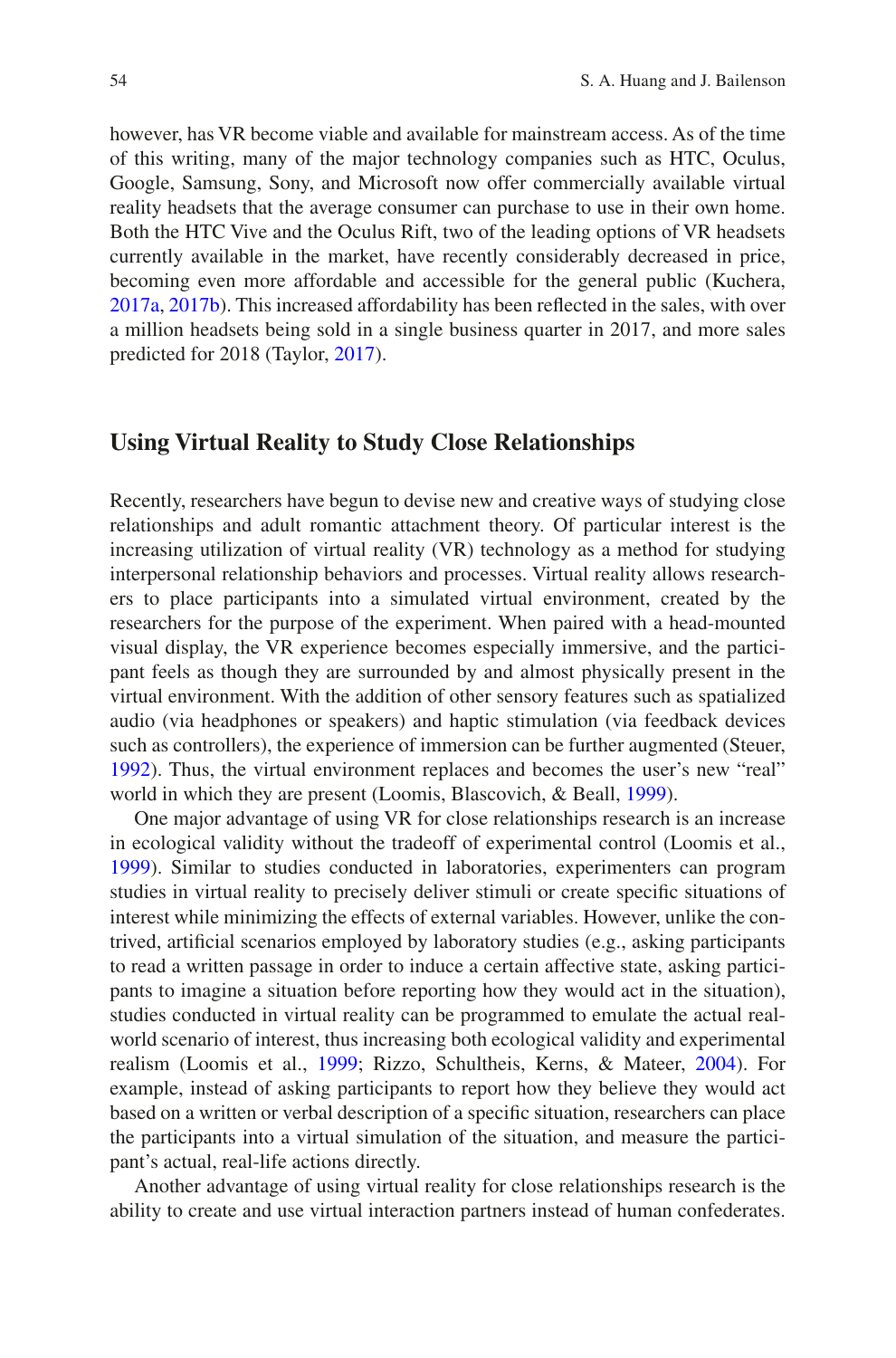As with the virtual environment, experimenters have "full experimental control over the actions and reactions" of a virtual interaction partner (Schönbrodt & Asendorpf, [2012,](#page-16-9) p. 431). Compared to human confederates, virtual confederates provide a number of benefits. Since they are programmed, virtual confederates require no training, thus reducing costs such as time and money. They are also subject to less random error compared to human confederates: Virtual confederates will always be blind to condition (unless programmed otherwise), and act exactly the same for each repetition of the experiment (unlike human confederates, virtual confederates can't forget their scripts!) (Blascovich et al., [2002\)](#page-13-11). The use of virtual confederates (and VR experiments in general) also allows for near-perfect replications, both inside and across labs. Researchers need to only share the program containing the experiment through a hard drive, the cloud, or email for another researcher to gain access to the entire experiment. This direct "handing-over" of the study helps eliminates some common problems and/or difficulties of trying to replicate another laboratory's work, such as differences between the original laboratory environment and the replication laboratory's environment, accurately recreating the experimental situation and materials, training new confederates, and so on (Blascovich et al., [2002](#page-13-11)).

Due to its technological nature, virtual reality also lends itself well to certain types of data collection. Because the participant's location and movements are continuously tracked in order to render the virtual environment, data regarding distance from other virtual people or objects, direction of eye gaze, and body movement (e.g., head, hands, arms, legs; assuming trackers are being held or attached) can be automatically collected by the computer during the experiment. Such data becomes especially useful when conducting research in areas that include interpersonal distance (Bailenson, Blascovich, Beall, & Loomis, [2003](#page-13-12); Gillath, McCall, Shaver, & Blascovich, [2008;](#page-14-11) Yee, Bailenson, Urbanek, Chang, & Merget, [2007](#page-16-10)), eye contact (Bailenson & Yee, [2006](#page-13-13); Garau et al., [2003;](#page-14-12) Gillath et al., [2008](#page-14-11); Yee et al., [2007\)](#page-16-10), and mimicry (Bailenson & Yee, [2005](#page-13-14); Hasler, Hirschberger, Shani-Sherman, & Friedman, [2014](#page-14-13)). For scientists interested in collecting physiological or neurological data, additional methods of data collection (e.g., skin conductance, heart rate, EEG) can be easily paired with VR. Indeed, such research may even benefit from the use of immersive virtual environments, due to VR's ability to incorporate dynamic, interactive stimuli into psychophysiological and neuropsychological assessments. Thus, adopting VR could help researchers in areas such as the social, affective, and clinical neurosciences better understand real-world functioning, compared to the traditional method of paper-and-pencil assessments (Parsons, [2015\)](#page-15-10).

So far, a small handful of studies have been conducted on areas in close relationships research (such as adult romantic attachment theory) using virtual reality and virtual environments. Kane et al. [\(2012](#page-15-4)) examined the effects of a romantic partner's presence and the partner's nonverbal support behavior on participants during a threatening, cliffwalking task in VR. The authors believed that, similar to infants with regard to their mother, adult participants would be sensitive to their romantic partner's availability and responsiveness when experiencing a threatening or frightening situation. Participants whose partners were present, available, and responsive would feel more confident in completing the threatening task, and would experience "lower stress, a greater sense of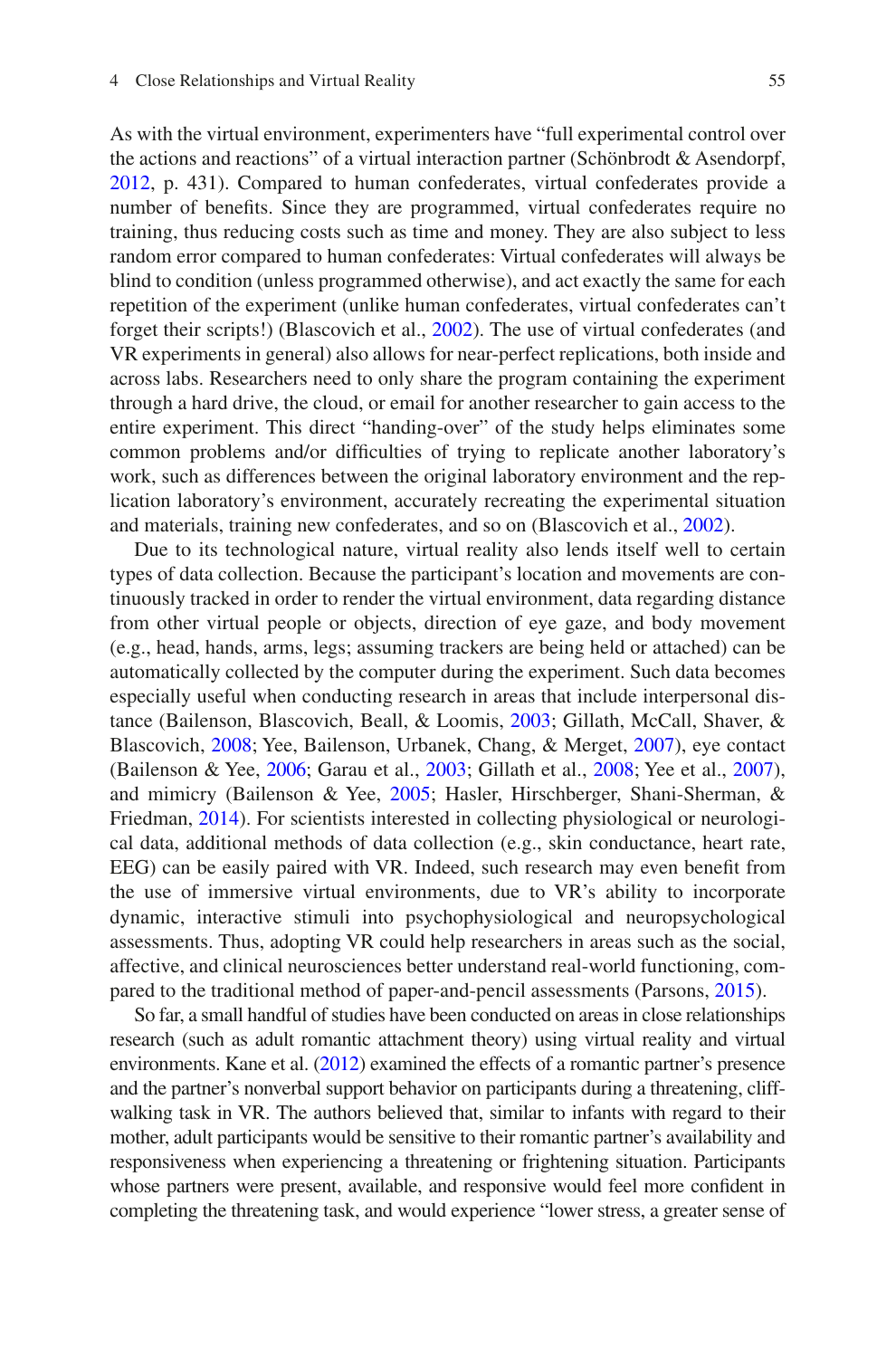emotional security, and reduced behavioral vigilance" (Kane et al., [2012,](#page-15-4) p. 38). On the other hand, participants whose partners were not present during the threatening task, not available, and/or not responsive would experience greater attachment needs, higher vigilance for the partner's attention, and be less able to cope with the task. For the study, the authors had participants come into the lab with their romantic partner. Participants were led to a separate room from their partner and assigned to one of three conditions: partner-absent, partner-present and unresponsive, and partner-present and responsive. After putting on a head-mounted display, participants were placed inside a virtual world, at the end of a path on the edge of a canyon, and asked to complete a cliff-walking task. Depending on the condition they were assigned to, they would either be alone in the virtual world, or their partner would be present on a visible but separate part of the canyon. In the two partner-present conditions, participants were told that their partner would be controlling the "partner" avatar from a different room in the laboratory. In reality, however, the partner avatar was actually being controlled by preprogrammed computer algorithms. In the responsive-present condition, the "partner" avatar was programmed to "wave, clap, nod their heads, and actively orient their bodies toward the participant during the task" (Kane et al., [2012,](#page-15-4) p. 39). In the unresponsive-present condition, the "partner" avatar was programmed to face away from the participant's avatar, looking over the canyon instead. Before and after the cliff-walking task, participants completed a series of questionnaires that included the study's dependent measures.

Overall, the authors found that partner responsiveness played a greater role in how participants experienced the threatening task, compared to the mere presence (and lack of presence) of the partner. As in parent–child interactions, participants reported feeling less stressed, safer, and more secure in exploring the virtual canyon world when they felt that their romantic partner was present, attentive, and responsive—a secure base which they could look to for comfort and encouragement. On the other hand, participants whose partners were present but inattentive reported experiencing levels of stress similar to those who completed the task alone, and became more preoccupied and vigilant in monitoring their partner for cues of responsiveness during the task. Additionally, partner inattentiveness during the threatening VR task affected participant's behaviors towards their partner in a subsequent task as well, where they kept a greater distance from their partner compared to participants in the other conditions. These findings suggest that attachment related-goals and behaviors are activated in adulthood similarly to childhood, and that the attachment system operates in adult intimate relationships.

In two related studies, Schönbrodt and Asendorpf ([2011,](#page-16-11) [2012\)](#page-16-9) examined interaction and attachment dynamics though the use of virtual environments and preprogrammed virtual agents. For both studies, the authors created and used a virtual environment, which they named "Simoland," that contained inhabitants called "Simos." Of the many Simos living in Simoland, one was a character representing the participant, and another was a character representing the participant's character's partner, or "virtual spouse." Besides the participant's own character, all other Simos (including the virtual spouse) were controlled by preprogrammed algorithms. Participants were able to move their character around Simoland, and could interact with other Simos by opening up a menu bar and choosing an action from a list of possible options.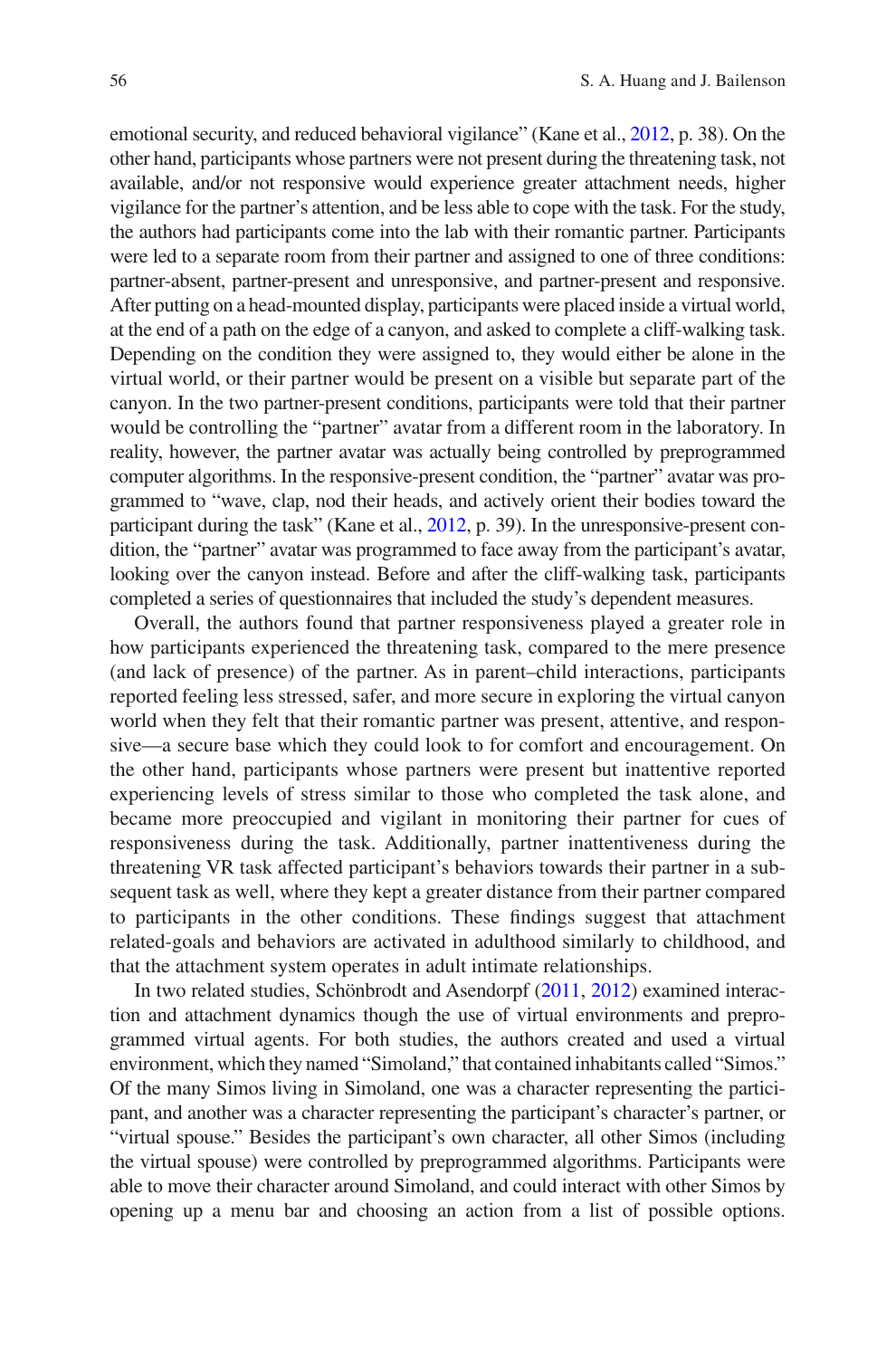Depending on factors such as mood, previous interactions, and familiarity with the participant's character, the Simo that the participant interacted with would then react to the participant's interactions accordingly. For example, if the participant complimented their virtual spouse, the virtual spouse would react delightedly. If the participant annoyed their spouse and then asked for a kiss, however, the spouse character would react angrily and refuse to kiss (Schönbrodt & Asendorpf, [2011\)](#page-16-11).

In their first study, Schönbrodt and Asendorpf [\(2011](#page-16-11)) investigated whether intimacy motivations, autonomy motivations, and relationship satisfaction with a reallife partner influenced participants' behaviors towards a digital partner (the virtual spouse) in Simoland. They hypothesized that participants would behave differently towards their virtual spouse (but not other Simos), depending on their level of intimacy motive (i.e., the need for closeness to a romantic partner), their level of autonomy motive (i.e., the preference of individuality and independence from a romantic partner), and their relationship satisfaction with their real-life partner. Participants with a higher intimacy motive were expected to display more positive and less negative behaviors towards their spouse, and to be more persistent in engaging in intimate, positive behaviors, compared to participants with a lower intimacy motive. Higher relationship satisfaction with a real-life partner was also expected to lead to more positive and less negative behaviors towards the virtual spouse; moreover, the authors hypothesized that participants' real-life relationship satisfaction would set the initial level (i.e., intercept) of positivity in the interactions with the virtual spouse. Due to the unrestricted nature of the study's implementation of Simoland, and the lack of control or instructions from other Simos and the virtual spouse, the authors predicted that autonomy motives would not affect participants' actions towards the spouse or other Simos. The results of the study supported all of the authors' hypotheses, suggesting that "real-life" expectations, schemes (e.g., intimacy and autonomy motives), previous experiences, and behaviors from a current relationship can transfer over into the digital sphere, towards a virtual spouse. These findings highlight the efficacy of utilizing virtual reality paradigms for studying or observing actual, dynamic behavior in close relationships research, compared to "hypothetical choices or self-reported intentions" (Schönbrodt & Asendorpf, [2011](#page-16-11), p. 15).

Bolstered by the findings from their first study, Schönbrodt and Asendorpf [\(2012](#page-16-9)) conducted a second study that extended the Simoland paradigm to address whether real-life internal working models of attachment would also transfer over into the digital world and affect behaviors towards a virtual spouse. The authors modified Simoland to include scenarios that emulated Ainsworth et al. [\(1978](#page-13-15)) famous "strange situation" procedure (edited from the original procedure used for infant attachment research to reflect situations relevant to adults). They hypothesized that a participant's attachment style (e.g., secure, anxious, avoidant) would predict how the participant controlled their character to act towards the virtual spouse in three different "strange" scenarios that contained an attachment-related threat: a separation scene, a conflict scene, and an illness scene. For example, participants who scored high on the anxiety dimension of attachment were predicted to "engage in hyperactivating strategies" and increase their vigilance for cues of availability from their partner during times of stress (e.g., being separated from the partner), whereas participants who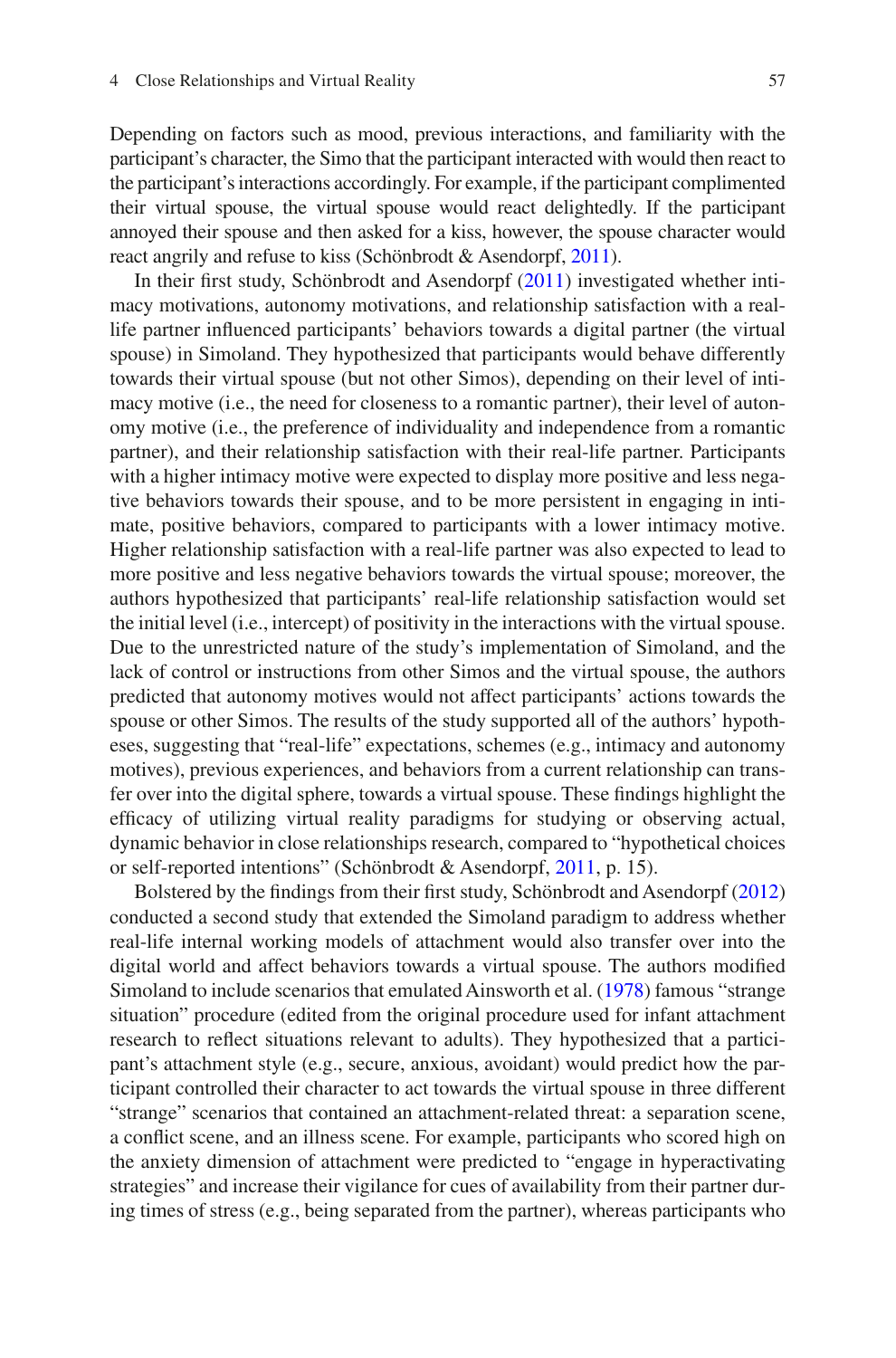scored high on the avoidance dimension were anticipated to engage in "deactivating strategies" and limit the activation of their attachment system and related attachment-seeking behaviors in response to the attachment-threatening situation (Schönbrodt & Asendorpf, [2012](#page-16-9), p. 436). The results of the study provide evidence for their hypotheses, indicating that internal working models of attachment do indeed transfer over into the digital realm, towards virtual partners. Importantly, the authors were able to not only replicate classic, existing findings in the attachment literature originally conducted in real-life settings by using a virtual environment, but also contributed to adult attachment theory by providing supporting evidence for the emotional versus behavioral regulation model proposed by Fraley and Shaver ([2000\)](#page-14-3).

#### **Close Relationships in Virtual Reality**

Beyond adopting virtual reality as a means or tool to study theoretical interests (e.g., adult attachment theory) in the close relationships literature, virtual reality can also be seen as a platform for the formation and maintenance of relationships. With the influx of new VR home users, the increasing popularity of VR, and the availability of multiplayer social virtual worlds such as Facebook Spaces (by Facebook), Sansar (by the creators of Second Life), and AltspaceVR, it becomes easy to imagine a world in which people meet, interact, and form relationships with others in a virtual world—all from the comfort of their living rooms. The consequences of these relationships in VR contain further abundant research possibilities and potentially widereaching implications. Imagine this: Sam comes home from work and turns on his computer. Donning his VR headset, he enters a virtual town square, where he sees the avatars of other users like him. He hears the faint conversation of two friends at the small café by the corner, and notices another person browsing the quaint bookstore off to the side. Walking forward, Sam enters an open collaborative art area, where anyone can draw in the 3D space, and meets Rachael, who invites him to draw with her. While drawing together, they discover that they share similar interests and continue to meet in the virtual world, eventually forming a romantic relationship. Although this is an imaginary scenario conjured up for the purposes of providing an example, social (e.g., networked) virtual reality is slowly becoming a mainstream reality. Through the aforementioned publicly available social VR worlds, users can already interact with other users in a digital, 3D space, with the potential for forming and maintaining relationships. Understanding the consequences of these relationships, then, becomes ever more important.

Unfortunately, not much research has been conducted in this area so far. Research in social VR has mainly focused on the learning sciences (usually in a classroom context, see McCall, Bunyan, Bailenson, Blascovich, & Beall, [2009](#page-15-11); Bailenson, Yee, Blascovich, Beall, Lundblad, & Jin, [2008](#page-13-16); Bailenson, Yee, Blascovich, & Guadagno, [2008;](#page-13-17) Monahan, McArdle, & Bertolotto, [2008\)](#page-15-12) and on specific aspects of social interaction via virtual reality, such as the ability to "transform" the physical appearance and behaviors of one's avatars (e.g., changing one's avatar's height to be taller than the interaction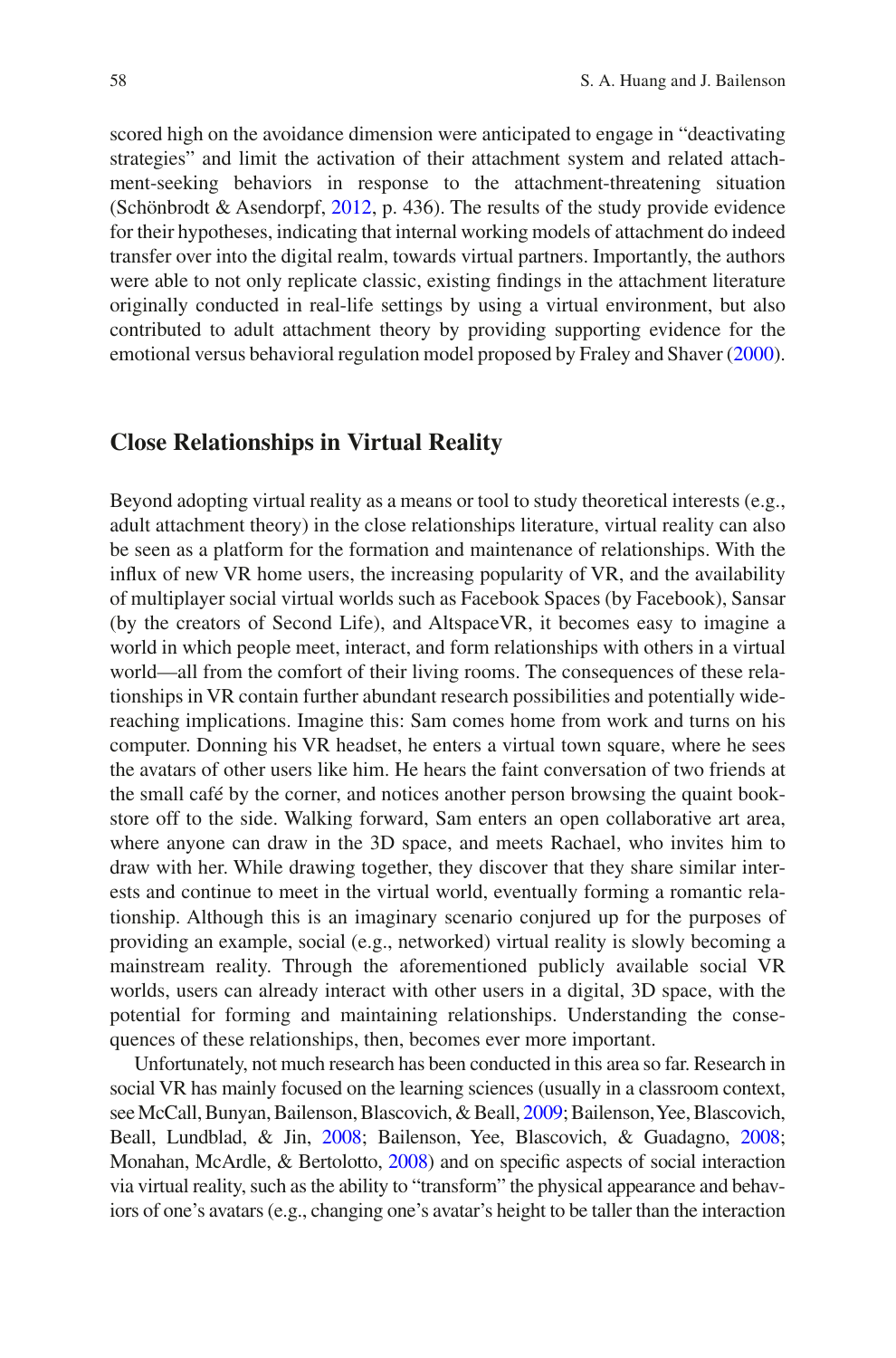partner's avatar; Bailenson, Yee, Blascovich, & Guadagno, [2008](#page-13-17); Bailenson, Beall, Loomis, Blascovich, & Turk, [2005](#page-13-18)). While the latter area of research may be useful in understanding particular aspects of relational processes in VR, such as impression formation and interaction dynamics, many of the study paradigms involved only one interaction session. Only a few researchers have conducted longitudinal studies examining the effects of social interactions in VR across time (see Bailenson & Yee, [2006\)](#page-13-13). Thus, the long-term consequences of such interactions (which, assuming things go well, would lead to the formation and maintenance of a relationship) remain mostly unknown.

Despite the lack of research in a virtual reality setting, research conducted in online, web-based settings can help shed light on what the consequences of forming and/or maintaining relationships in VR may be. Many studies have examined purely online romantic relationships, where communication in the relationship occurs predominantly through computer-mediated means (e.g., instant messaging, massive multiplayer online games, online forums, chat rooms), in comparison to face-toface relationships, where partners mainly interact in person. Three major perspectives have been offered to explain how intimacy, a major factor in relationship development and satisfaction (Anderson & Emmers-Sommer, [2006](#page-13-19)), develops in online interactions. Parks and Floyd ([1996\)](#page-15-13) argue that, due to the lack of cues such as facial expressions, body language, and verbal nuances, computer-mediated interactions are fundamentally impersonal, and as a result, impair the development of intimacy. Lea and Spears [\(1995](#page-15-14)) suggest that online interactions are interpersonal, but take longer to develop similar levels of intimacy compared to face-to-face interactions. In comparison, Walther [\(1996](#page-16-12)) proposes that the lack of cues, in combination with the asynchronous nature of computer-mediated communication, actually allow people to experience greater (hyperpersonal) levels of intimacy online than they would face-to-face, due to having more cognitive resources (from not having to monitor cues such as facial expressions) and time to compose messages. Walther's hyperpersonal model has been supported by research in online text-based contexts, where users believe they are better able to express their "true self" and meet others that share similar interests, leading to increased self-disclosure, trust, and intimacy, and the development of close, intimate relationships (McKenna, Green, & Gleason, [2002\)](#page-15-15). Given that avatars in virtual reality can be programmed to display cues such as facial expressions and body language, and that users in virtual reality can communicate through voice-chat systems with the addition of a microphone and headphones or a speaker, it is interesting to consider which perspective may best describe intimacy development in virtual reality.

Although not fully immersive, Second Life, a freely available online 3D virtual world where users have the ability to interact with other users, provides a potentially enlightening look into the perceptions and inner workings of online relationships. In Second Life, users can control their digital avatar to engage in social activities such as attending parties, chatting, sexual activity, and even marriage—creating opportunities to meet new people and develop intimate bonds. Gilbert, Murphy, and Clementina Ávalos [\(2011a](#page-14-14)) surveyed participants who were currently involved in an intimate, romantic relationship on Second Life, and found that participants perceived their relationship to be just as real as romantic relationships that take place in the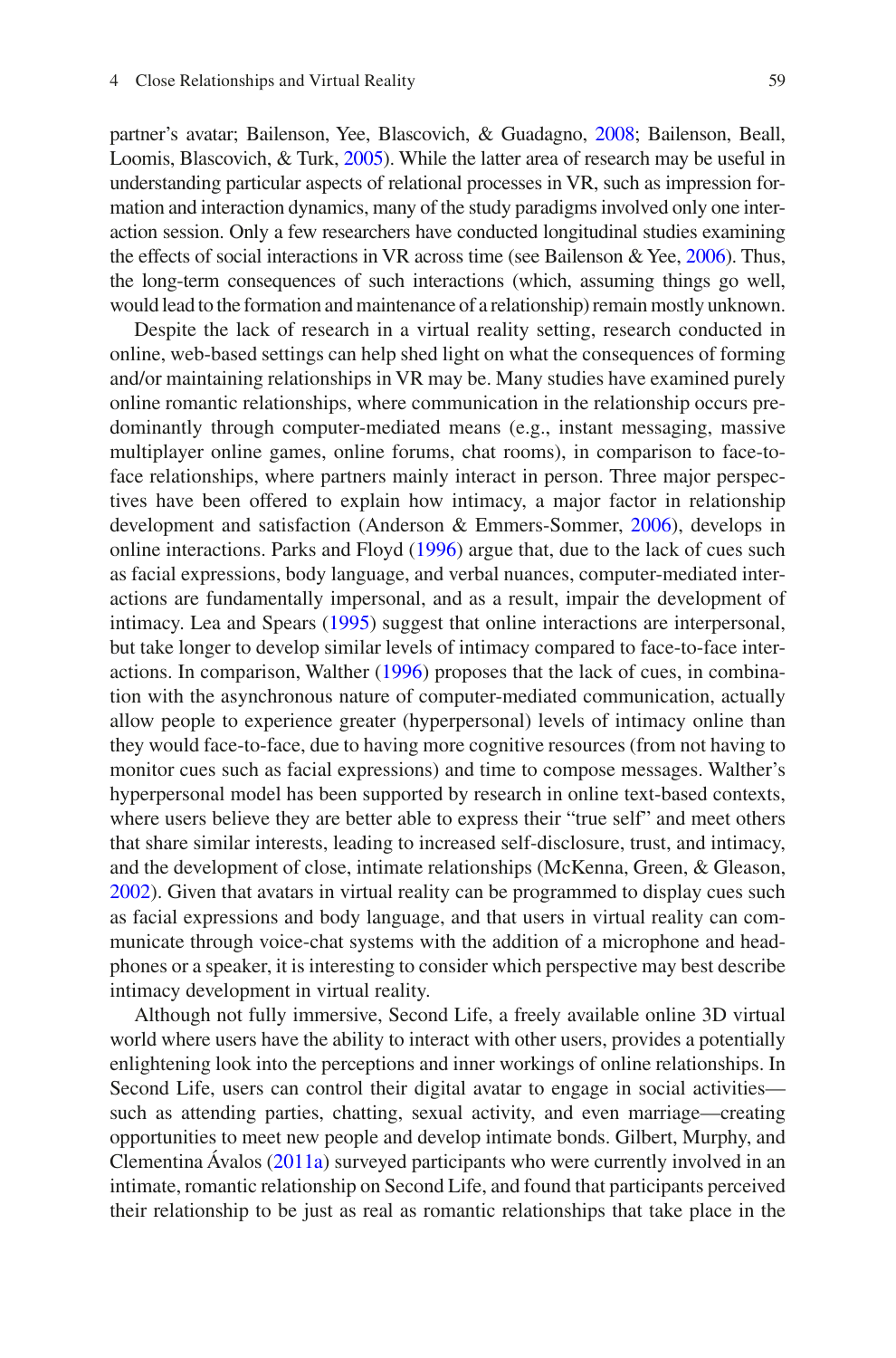physical world (i.e., face-to-face), suggesting that to those who are involved in one, online relationships go beyond gameplay and are not simply just an aspect of the online world or role-playing online. Other research in an online newsgroup setting has also described feelings of online relationships as real, deep, and meaningful (McKenna et al., [2002](#page-15-15)). Furthermore, Quackenbush, Allen, and Fowler ([2015](#page-15-16)) investigated attachment bonds in romantic relationships on Second Life, and discovered that participants formed equally strong attachments in online, virtual relationships as they did in real-life relationships.

Perhaps more interestingly, participants idealized their romantic relationships on Second Life more compared to romantic relationships that occur face-to-face in real life (Gilbert et al., [2011a\)](#page-14-14). Anderson and Emmers-Sommer ([2006\)](#page-13-19) discovered a similar finding in text-based, computer-mediated contexts, positing that the hyperpersonal nature of communication with online partners creates "idealized/heightened perceptions of similarity, commitment, intimacy, trust, attributional confidence, and communication satisfaction" (p. 167), especially when participants communicated frequently and for long periods of time with their online romantic partner. Consequently, this increase in idealization and therefore positive perceptions of online romantic relationships may be one factor explaining participants' reports of higher relationship satisfaction levels in their online relationships compared to faceto-face relationships (Gilbert, Murphy, & Clementina Ávalos, [2011b](#page-14-15)).

Online relationships are not without risks however. The provision of anonymity that allows people to express their "true" self (McKenna et al., [2002](#page-15-15)) can also be used to express a "fake" or deceptive self, where a person may lie about their gender, appearance, interests, and other factors that are taken into consideration when forming relationships online (Drouin, Miller, Wehle, & Hernandez, [2016\)](#page-14-16). The term "catfishing" was created specifically to describe such deceptive behavior in online romance settings, and the need for caution with regard to being "catfished" is a major concern for participants of online romances (Wildermuth & Vogl-Bauer, [2007\)](#page-16-13). In a virtual reality environment, a person could create a fake avatar which they deceive others into believing is a realistic representation of them in real life. The ability to form romances online has also increased people's abilities to engage in extramarital affairs, which can then negatively impact one's relationship with their real-life partner (Gilbert et al., [2011a;](#page-14-14) Wildermuth & Vogl-Bauer, [2007](#page-16-13)).

### **Implications and Future Directions**

Being in a romantic relationship is associated with multiple psychological benefits. One especially noteworthy benefit is that of increased health and well-being. For example, researchers have consistently established a link between relationships and mortality, finding that people who are more socially connected tend to live longer, even after controlling for factors such as socioeconomic status, health behaviors (e.g., smoking, alcohol consumption, and physical activity), and mental health (e.g., depression), among others (Sarason, Sarason, & Gurung, [2001\)](#page-15-17). People who are in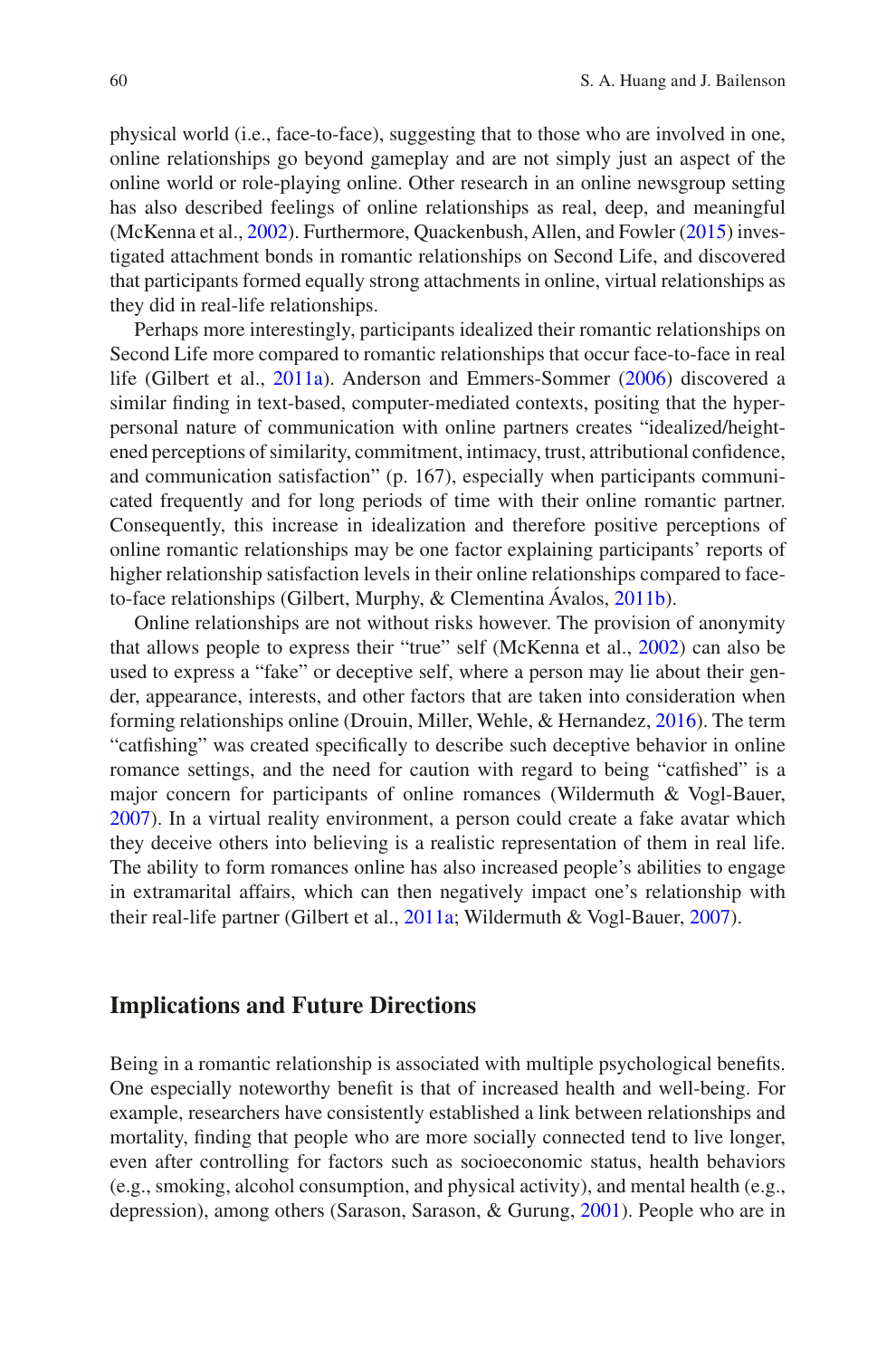relationships are able to seek and receive social support from their partners to cope with negative stressors (e.g., upcoming exam or job interview) and life events (e.g., death of a loved one), helping them deal effectively with such events when they occur (Cohen & McKay, [1984](#page-14-17)). Furthermore, close relationships can function as a self-bolstering resource, not only buffering people in relationships from potentially negative or threatening information (e.g., subpar results on an intelligence test) but also increasing their openness to challenges and feedback (Kumashiro & Sedikides, [2005\)](#page-15-18). The ability to capitalize on positive events such as graduations, births, and job offers together with relationship partners can also lead to important benefits for health and well-being. Sharing positive news and commemorating positive events with a partner is linked to improved relationship quality and increased positive affect, and can even increase the significance and memorability of the event (Gable, Reis, Impett, & Asher, [2004;](#page-14-18) Gosnell & Gable, [2013](#page-14-19)).

For the above reasons and others, advancing our understanding of the formation, maintenance, and consequences of close romantic relationships is essential. Further work is needed to explore the utility of virtual reality as a method for studying adult attachment processes and for theory-building. For example, the ability to manipulate the presence, distance, and actions of a partner's avatar could help shed light on the impact of nonverbal behavior on the activation of attachment-related behavior and goals. Longitudinal studies would be particularly beneficial for examining the long-term consequences of interacting socially in a virtual setting, particularly in comparison to face-to-face interactions and purely text-based communication. Given the added affordances of virtual reality (e.g., avatars, body language, perceived "physical" distance), how does intimacy develop in immersive virtual environments? The use of virtual reality would also aid researcher efforts in understanding the neurological underpinnings of adult attachment styles, especially given the growing body of literature at the intersection of cyberpsychology and the social neurosciences (Parsons, [2017](#page-15-19)). Future research should also examine the potential positive and negative effects of virtual reality as a platform for developing both online and offline relationships, especially as virtual reality becomes increasingly viable and accessible in mainstream society.

## **Conclusion**

Social scientists have recently begun to explore the fruitful intersection of close relationships research and virtual reality. With its ability to be used both as a tool for studying close relationship processes, and as a means of forming and maintaining relationships, the use of virtual reality holds great potential for future research. The studies conducted so far at the intersection of adult attachment theory, virtual reality, and neuroscience provide both promising results and far-reaching implications for deepening our understanding of how relational processes work, especially in an increasingly digital society.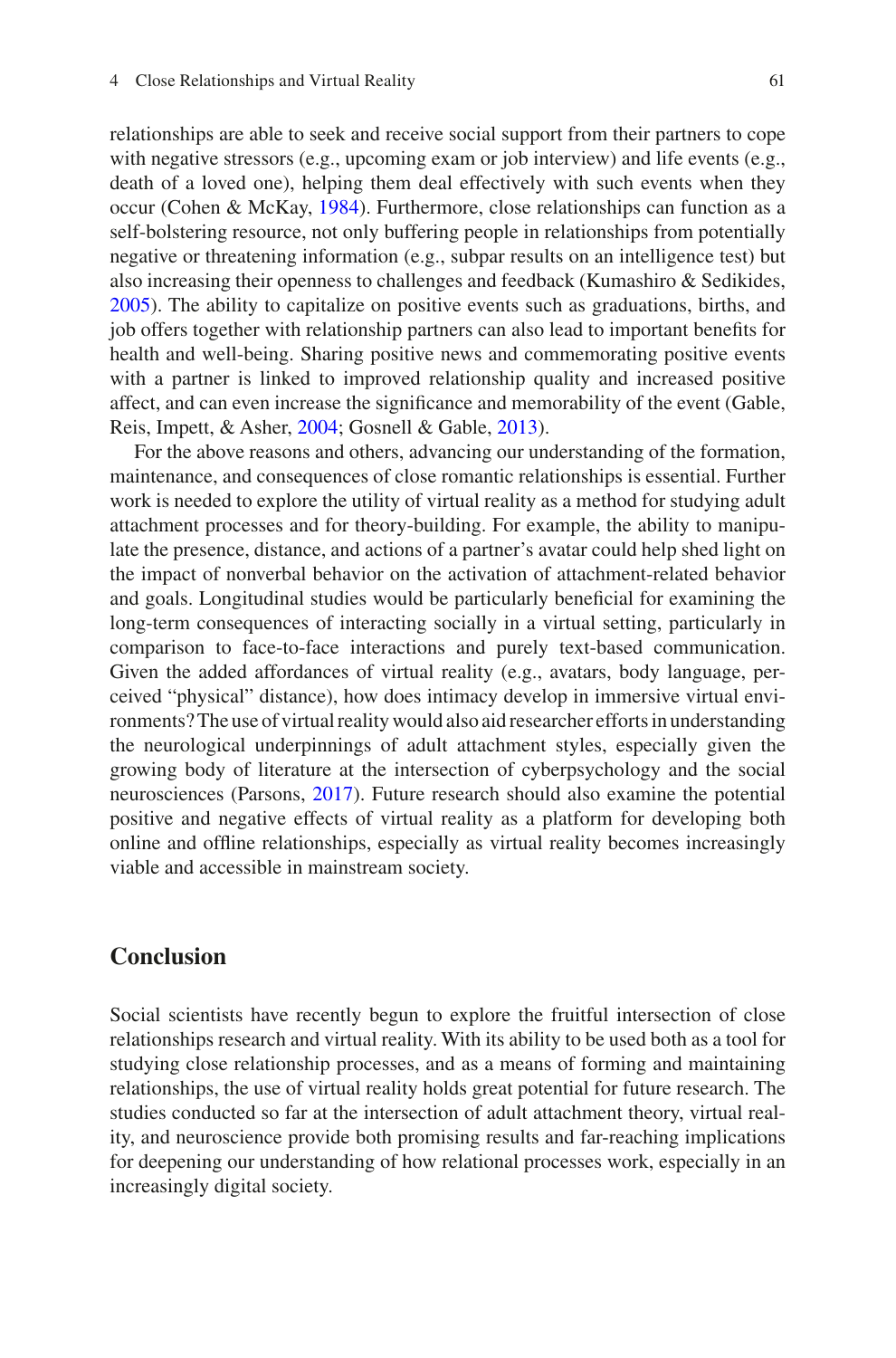# **References**

- <span id="page-13-7"></span>Ainsworth, M. D. S. (1982). *Attachment: Retrospect and prospect*. New York: Basic Books.
- <span id="page-13-2"></span>Ainsworth, M. D. S., & Bell, S. M. (1970). Attachment, exploration, and separation: Illustrated by the behavior of one-year-olds in a strange situation. *Child Development, 41*(1), 49–67. [https://](https://doi.org/10.2307/1127388) [doi.org/10.2307/1127388](https://doi.org/10.2307/1127388)
- <span id="page-13-15"></span>Ainsworth, M., Blehar, M. C., Waters, E., & Wall, S. (1978). *Patterns of attachment: A psychological study of the strange situation*. Hillsdale, NJ: Erlbaum.
- Ainsworth, M. D. S., Blehar, M. C., Waters, E., & Wall, S. N. (2015). *Patterns of attachment: A psychological study of the strange situation*. New York: Psychology Press.
- <span id="page-13-19"></span>Anderson, T. L., & Emmers-Sommer, T. M. (2006). Predictors of relationship satisfaction in online romantic relationships. *Communication Studies, 57*(2), 153–172. [https://doi.](https://doi.org/10.1080/10510970600666834) [org/10.1080/10510970600666834](https://doi.org/10.1080/10510970600666834)
- <span id="page-13-18"></span>Bailenson, J. N., Beall, A. C., Loomis, J., Blascovich, J., & Turk, M. (2005). Transformed social interaction, augmented gaze, and social influence in immersive virtual environments. *Human Communication Research, 31*(4), 511–537.<https://doi.org/10.1093/hcr/31.4.511>
- <span id="page-13-12"></span>Bailenson, J. N., Blascovich, J., Beall, A. C., & Loomis, J. M. (2003). Interpersonal distances in virtual environments. *Personality and Social Psychology Bulletin, 29*(7), 819–833. [https://doi.](https://doi.org/10.1177/0146167203253270) [org/10.1177/0146167203253270](https://doi.org/10.1177/0146167203253270)
- <span id="page-13-14"></span>Bailenson, J. N., & Yee, N. (2005). Digital chameleons. *Society, 16*(10), 814–819. [https://doi.](https://doi.org/10.1111/j.1467-9280.2005.01619.x) [org/10.1111/j.1467-9280.2005.01619.x](https://doi.org/10.1111/j.1467-9280.2005.01619.x)
- <span id="page-13-13"></span>Bailenson, J. N., & Yee, N. (2006). A longitudinal study of task performance, head movements, subjective report, simulator sickness, and transformed social interaction in collaborative virtual environments. *Presence: Teleoperators and Virtual Environments, 15*(3), 309–329. [https://doi.](https://doi.org/10.1162/pres.15.3.309) [org/10.1162/pres.15.3.309](https://doi.org/10.1162/pres.15.3.309)
- <span id="page-13-16"></span>Bailenson, J. N., Yee, N., Blascovich, J., Beall, A. C., Lundblad, N., & Jin, M. (2008). The use of immersive virtual reality in the learning sciences: Digital transformations of teachers, students, and social context. *Journal of the Learning Sciences, 17*, 102. [https://doi.](https://doi.org/10.1080/10508400701793141) [org/10.1080/10508400701793141](https://doi.org/10.1080/10508400701793141)
- <span id="page-13-17"></span>Bailenson, J. N., Yee, N., Blascovich, J., & Guadagno, R. E. (2008). Transformed social interaction in mediated interpersonal communication. *Mediated Interpersonal Communication*, 77–99. <https://doi.org/10.4324/9780203926864>
- <span id="page-13-9"></span>Banse, R. (2004). Adult attachment and marital satisfaction: Evidence for dyadic configuration effects. *Journal of Social and Personal Relationships, 21*(2), 273–282. [https://doi.](https://doi.org/10.1177/0265407504041388) [org/10.1177/0265407504041388](https://doi.org/10.1177/0265407504041388)
- <span id="page-13-6"></span>Bartholomew, K., & Horowitz, L. M. (1991). Attachment styles among young adults. *Journal of Personality and Social Psychology, 61*(2), 226–244. <https://doi.org/10.1037/0022-3514.61.2.226>
- <span id="page-13-4"></span>Bell, S. M., & Ainsworth, M. D. S. (1972). Infant crying and maternal responsiveness. *Child Development, 43*(4), 1171–1190. <https://doi.org/10.2307/1127388>
- <span id="page-13-0"></span>Berscheid, E. (1999). The greening of relationship science. *American Psychologist, 54*(4), 260.
- <span id="page-13-11"></span>Blascovich, J., Loomis, J., Beall, A. C., Swinth, K. R., Hoyt, C. L., & Bailenson, J. N. (2002). Immersive virtual environment technology as a methodological tool for social psychology. *Psychological Inquiry, 13*(2), 103–124.
- <span id="page-13-1"></span>Bowlby, J. (1969). *Attachment and loss: Attachment* (Vol. 1). New York: Basic Books.
- <span id="page-13-8"></span>Bowlby, J. (1980). *Attachment and loss: Loss, sadness and depression* (Vol. 3). New York: Basic Books.
- <span id="page-13-5"></span>Bowlby, J. (1988). Attachment, communication, and the therapeutic process. In J. Bowlby (Ed.), *A secure base: Parent-child attachment and healthy human development* (pp. 137–157). New York: Basic Books.
- <span id="page-13-10"></span>Brennan, K. A., & Shaver, P. R. (1995). Dimensions of adult attachment, affect regulation, and romantic relationship functioning. *Personality and Social Psychology Bulletin, 21*(3), 267–283.
- <span id="page-13-3"></span>Bretherton, I. (1992). The origins of attachment theory: John Bowlby and Mary Ainsworth. *Developmental Psychology, 28*(5), 759–775. <https://doi.org/10.1037/0012-1649.28.5.759>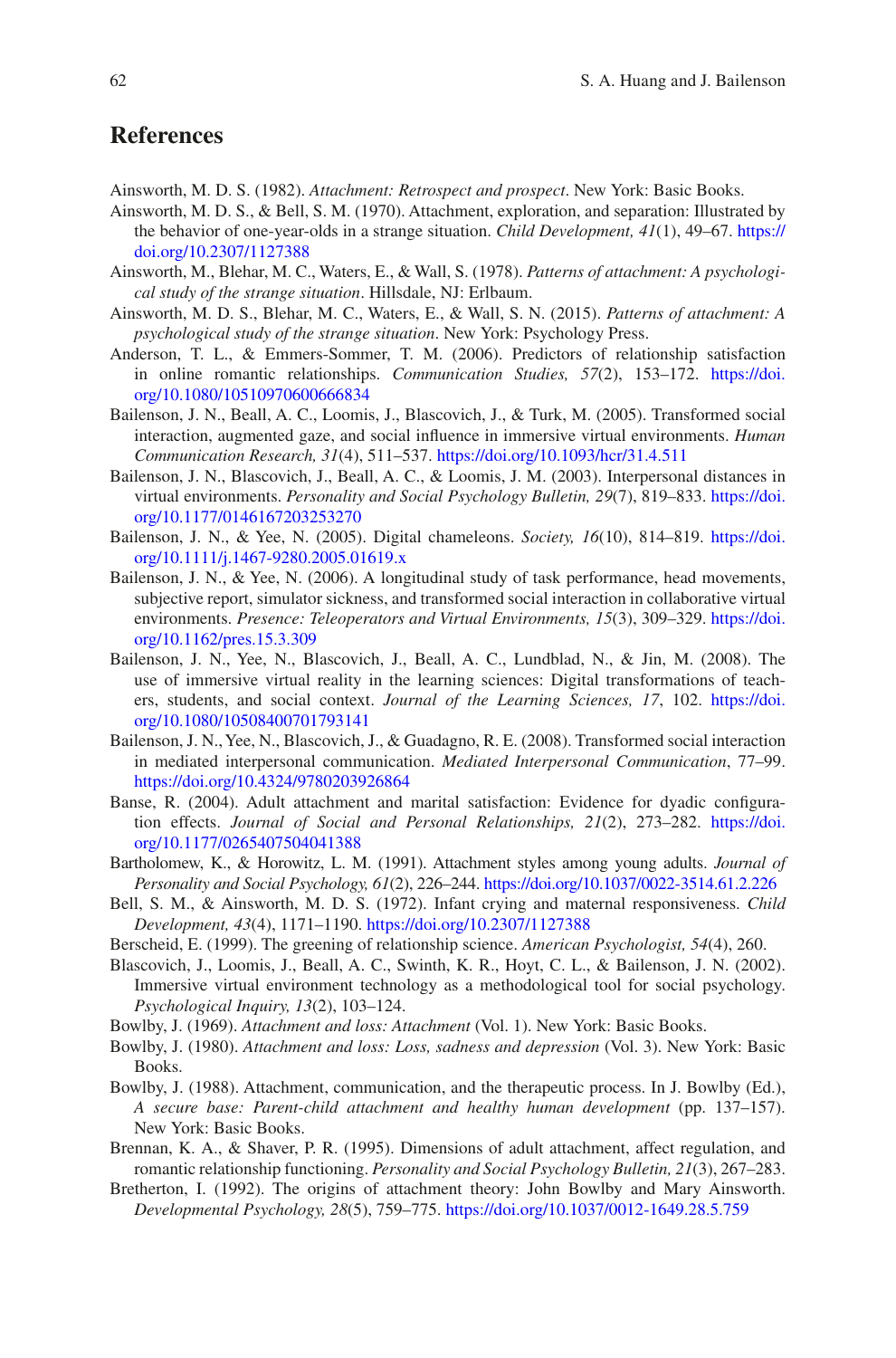- <span id="page-14-4"></span>Butzer, B., & Campbell, L. (2008). Adult attachment, sexual satisfaction, and relationship satisfaction: A study of married couples. *Personal Relationships, 15*(1), 141–154. [https://doi.](https://doi.org/10.1111/j.1475-6811.2007.00189.x) [org/10.1111/j.1475-6811.2007.00189.x](https://doi.org/10.1111/j.1475-6811.2007.00189.x)
- <span id="page-14-0"></span>Cassidy, J., Jones, J. D., & Shaver, P. R. (2013). Contributions of attachment theory and research: A framework for future research, translation, and policy. *Development and Psychopathology, 25*(4 Pt 2), 1415–1434.
- <span id="page-14-7"></span>Coan, J. A. (2010). Adult attachment and the brain. *Journal of Social and Personal Relationships, 27*(2), 210–217. <https://doi.org/10.1177/0265407509360900>
- <span id="page-14-8"></span>Coan, J. A. (2008). Toward a neuroscience of attachment. *Handbook of attachment: Theory, research, and clinical applications, 2*, 241–265.
- <span id="page-14-9"></span>Coan, J. A., Schaefer, H. S., & Davidson, R. J. (2006). Lending a hand: Social regulation of the neural response to threat. *Psychological Science, 17*(12), 1032–1039.
- <span id="page-14-17"></span>Cohen, S., & McKay, G. (1984). Social support, stress, and the buffering hypothesis: A theoretical analysis. In A. Baum, S. E. Taylor, & J. E. Singer (Eds.), *Handbook of psychology and health*. Hillsdale, NJ: Erlbaum.
- <span id="page-14-1"></span>Collins, N. L., & Read, S. J. (1990). Adult attachment, working models, and relationship quality in dating couples. *Journal of Personality and Social Psychology, 58*(4), 644–663. [https://doi.](https://doi.org/10.1037/0022-3514.58.4.644) [org/10.1037/0022-3514.58.4.644](https://doi.org/10.1037/0022-3514.58.4.644)
- <span id="page-14-10"></span>Cummings, J. J., & Bailenson, J. N. (2016). How immersive is enough? A meta-analysis of the effect of immersive technology on user presence. *Media Psychology, 19*(2), 272–309. [https://](https://doi.org/10.1080/15213269.2015.1015740) [doi.org/10.1080/15213269.2015.1015740](https://doi.org/10.1080/15213269.2015.1015740)
- <span id="page-14-16"></span>Drouin, M., Miller, D., Wehle, S. M., & Hernandez, E. (2016). Why do people lie online? "Because everyone lies on the internet". *Computers in Human Behavior, 64*, 134–142.
- <span id="page-14-5"></span>Duemmler, S. L., & Kobak, R. (2001). The development of commitment and attachment in dating relationships: Attachment security as relationship construct. *Journal of Adolescence, 24*(3), 401–415.
- <span id="page-14-6"></span>Feeney, B. C., & Kirkpatrick, L. A. (1996). Effects of adult attachment and presence of romantic partners on physiological responses to stress. *Journal of Personality and Social Psychology, 70*(2), 255–270. <https://doi.org/10.1037/0022-3514.70.2.255>
- <span id="page-14-2"></span>Feeney, J. A., & Noller, P. (1990). Attachment style as a predictor of adult romantic relationships. *Journal of Personality and Social Psychology, 58*(2), 281–291. [https://doi.](https://doi.org/10.1037/0022-3514.58.2.281) [org/10.1037/0022-3514.58.2.281](https://doi.org/10.1037/0022-3514.58.2.281)
- <span id="page-14-3"></span>Fraley, R. C., & Shaver, P. R. (2000). Adult romantic attachment: Theoretical developments, emerging controversies, and unanswered questions. *Review of General Psychology, 4*(2), 132– 154. <https://doi.org/10.1037/1089-2680.4.2.132>
- <span id="page-14-18"></span>Gable, S. L., Reis, H. T., Impett, E. A., & Asher, E. R. (2004). What do you do when things go right? The intrapersonal and interpersonal benefits of sharing positive events. *Journal of Personality and Social Psychology, 87*(2), 228–245. <https://doi.org/10.1037/0022-3514.87.2.228>
- <span id="page-14-12"></span>Garau, M., Slater, M., Vinayagamoorthy, V., Brogni, A., Steed, A., & Sasse, M. A. (2003). The impact of avatar realism and eye gaze control on perceived quality of communication in a shared immersive virtual environment. In *Proceedings of the Conference on Human Factors in Computing Systems—CHI '03*, *529*. <https://doi.org/10.1145/642700.642703>
- <span id="page-14-14"></span>Gilbert, R. L., Murphy, N. A., & Clementina Ávalos, M. (2011a). Realism, idealization, and potential negative impact of 3D virtual relationships. *Computers in Human Behavior, 27*(5), 2039– 2046.<https://doi.org/10.1016/j.chb.2011.05.011>
- <span id="page-14-15"></span>Gilbert, R. L., Murphy, N. A., & Clementina Ávalos, M. (2011b). Communication patterns and satisfaction levels in three-dimensional versus real-life intimate relationships. *Cyberpsychology, Behavior, and Social Networking, 14*(10), 585–589.<https://doi.org/10.1089/cyber.2010.0468>
- <span id="page-14-11"></span>Gillath, O., Mccall, C., Shaver, P. R., & Blascovich, J. (2008). What can virtual reality teach us about prosocial tendencies in real and virtual environments? *Media Psychology, 11*(2), 259– 282. <https://doi.org/10.1080/15213260801906489>
- <span id="page-14-19"></span>Gosnell, C. L., & Gable, S. L. (2013). Attachment and capitalizing on positive events. *Attachment and Human Development, 15*(3), 281–302. <https://doi.org/10.1080/14616734.2013.782655>
- <span id="page-14-13"></span>Hasler, B. S., Hirschberger, G., Shani-Sherman, T., & Friedman, D. A. (2014). Virtual peacemakers: Mimicry increases empathy in simulated contact with virtual outgroup members.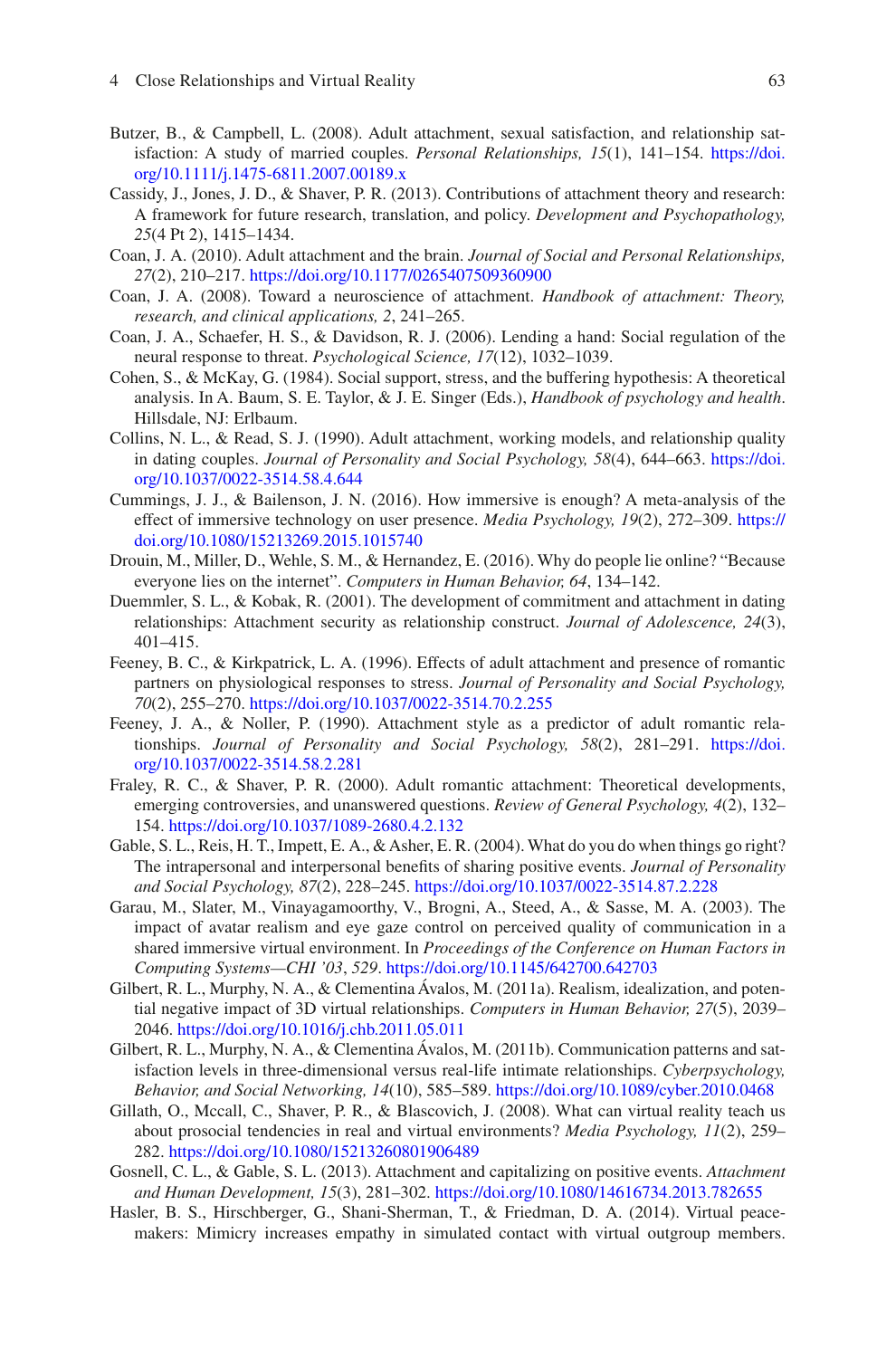*Cyberpsychology, Behavior, and Social Networking, 17*(12), 766–771. [https://doi.org/10.1089/](https://doi.org/10.1089/cyber.2014.0213) [cyber.2014.0213](https://doi.org/10.1089/cyber.2014.0213)

- <span id="page-15-0"></span>Hazan, C., & Shaver, P. (1987). Romantic love conceptualized as an attachment process. *Journal of Personality and Social Psychology, 52*(3), 511–524. [https://doi.org/10.1037/0022-](https://doi.org/10.1037/0022-3514.52.3.511) [3514.52.3.511](https://doi.org/10.1037/0022-3514.52.3.511)
- <span id="page-15-5"></span>Insel, T. R. (2003). Is social attachment an addictive disorder? *Physiology and Behavior, 79*(3), 351–357. [https://doi.org/10.1016/S0031-9384\(03\)00148-3](https://doi.org/10.1016/S0031-9384(03)00148-3)
- <span id="page-15-4"></span>Kane, H. S., McCall, C., Collins, N. L., & Blascovich, J. (2012). Mere presence is not enough: Responsive support in a virtual world. *Journal of Experimental Social Psychology, 48*(1), 37–44.<https://doi.org/10.1016/j.jesp.2011.07.001>
- <span id="page-15-6"></span>Kuchera, B. (2017a, July 14). *Oculus rift and touch controller bundle given yet another price drop.* Retrieved December 7, 2017, from [https://www.polygon.com/virtual-reality/2017/7/14/](https://www.polygon.com/virtual-reality/2017/7/14/15970974/oculus-rift-touch-bundle-facebook-price-drop) [15970974/oculus-rift-touch-bundle-facebook-price-drop](https://www.polygon.com/virtual-reality/2017/7/14/15970974/oculus-rift-touch-bundle-facebook-price-drop).
- <span id="page-15-7"></span>Kuchera, B. (2017b, August 21). *HTC Vive VR headset gets \$200 price cut*. Retrieved December 4, 2018, from [https://www.polygon.com/2017/8/21/16177270/htc-vive-price-cut-599.](https://www.polygon.com/2017/8/21/16177270/htc-vive-price-cut-599)
- <span id="page-15-18"></span>Kumashiro, M., & Sedikides, C. (2005). Taking on board liability-focused information. *Psychological Science, 16*(9), 732–739. <https://doi.org/10.1111/j.1467-9280.2005.01603.x>
- <span id="page-15-14"></span>Lea, M., & Spears, R. (1995). Love at first byte? Building personal relationships over computer networks. In J. T. Wood & S. Duck (Eds.), *Under-studied relationships: Off the beaten track. Understanding relationship processes series* (Vol. 6, pp. 197–233). Thousand Oaks, CA: Sage.
- <span id="page-15-8"></span>Loomis, J. M., Blascovich, J. J., & Beall, A. C. (1999). Immersive virtual environment technology as a basic research tool in psychology. *Behavior Research Methods, Instruments, & Computers: A Journal of the Psychonomic Society, Inc, 31*(4), 557–564.<https://doi.org/10.3758/BF03200735>
- <span id="page-15-2"></span>Lopez, F. G., & Gormley, B. (2002). Stability and change in adult attachment style over the firstyear college transition: Relations to self-confidence, coping, and distress patterns. *Journal of Counseling Psychology, 49*(3), 355–364.<https://doi.org/10.1037/0022-0167.49.3.355>
- <span id="page-15-11"></span>McCall, C., Bunyan, D. P., Bailenson, J. N., Blascovich, J., & Beall, A. C. (2009). Leveraging collaborative virtual environment technology for inter-population research on persuasion in a classroom setting. *Presence, 18*(5), 361–369.
- <span id="page-15-15"></span>McKenna, K. Y. A., Green, A. S., & Gleason, M. E. J. (2002). Relationship formation on the Internet: What's the big attraction? *Journal of Social Issues, 58*(1), 9–31. [https://doi.org/10.1111/](https://doi.org/10.1111/1540-4560.00246) [1540-4560.00246](https://doi.org/10.1111/1540-4560.00246)
- <span id="page-15-12"></span>Monahan, T., McArdle, G., & Bertolotto, M. (2008). Virtual reality for collaborative e-learning. *Computers and Education, 50*(4), 1339–1353.<https://doi.org/10.1016/j.compedu.2006.12.008>
- <span id="page-15-13"></span>Parks, M. R., & Floyd, K. (1996). Making friends in cyberspace. *Journal of Communication, 46*(1), 80–97.<https://doi.org/10.1111/j.1460-2466.1996.tb01462.x>
- <span id="page-15-10"></span>Parsons, T. D. (2015). Virtual reality for enhanced ecological validity and experimental control in the clinical, affective and social neurosciences. *Frontiers in Human Neuroscience, 9*, 1–19. <https://doi.org/10.3389/fnhum.2015.00660>
- <span id="page-15-19"></span>Parsons, T. D. (2017). *Cyberpsychology and the brain: The interaction of neuroscience and affective computing*. Cambridge: Cambridge University Press.
- <span id="page-15-1"></span>Pistole, M. C. (1989). Attachment in adult romantic relationships: Style of conflict resolution and relationship satisfaction. *Journal of Social and Personal Relationships, 6*(4), 505–510.
- <span id="page-15-16"></span>Quackenbush, D., Allen, J. G., & Fowler, J. C. (2015). Comparison of attachments in real-world and virtual-world relationships. *Psychiatry (New York), 78*(4), 317–327. [https://doi.org/10.108](https://doi.org/10.1080/00332747.2015.1092854) [0/00332747.2015.1092854](https://doi.org/10.1080/00332747.2015.1092854)
- <span id="page-15-9"></span>Rizzo, A. A., Schultheis, M., Kerns, K. A., & Mateer, C. (2004). Analysis of assets for virtual reality applications in neuropsychology. *Neuropsychological Rehabilitation, 14*(1–2), 207–239.
- <span id="page-15-17"></span>Sarason, B., Sarason, I., & Gurung, R. (2001). Close personal relationships and health outcomes: A key to the role of social support. In B. R. Sarason & S. Duck (Eds.), *Personal relationships: Implications for clinical and community psychology* (pp. 15–41). New York: Wiley.
- <span id="page-15-3"></span>Scharfe, E., & Bartholomew, K. I. M. (1994). Reliability and stability of adult attachment patterns. *Personal Relationships, 1*(1), 23–43.<https://doi.org/10.1111/j.1475-6811.1994.tb00053.x>